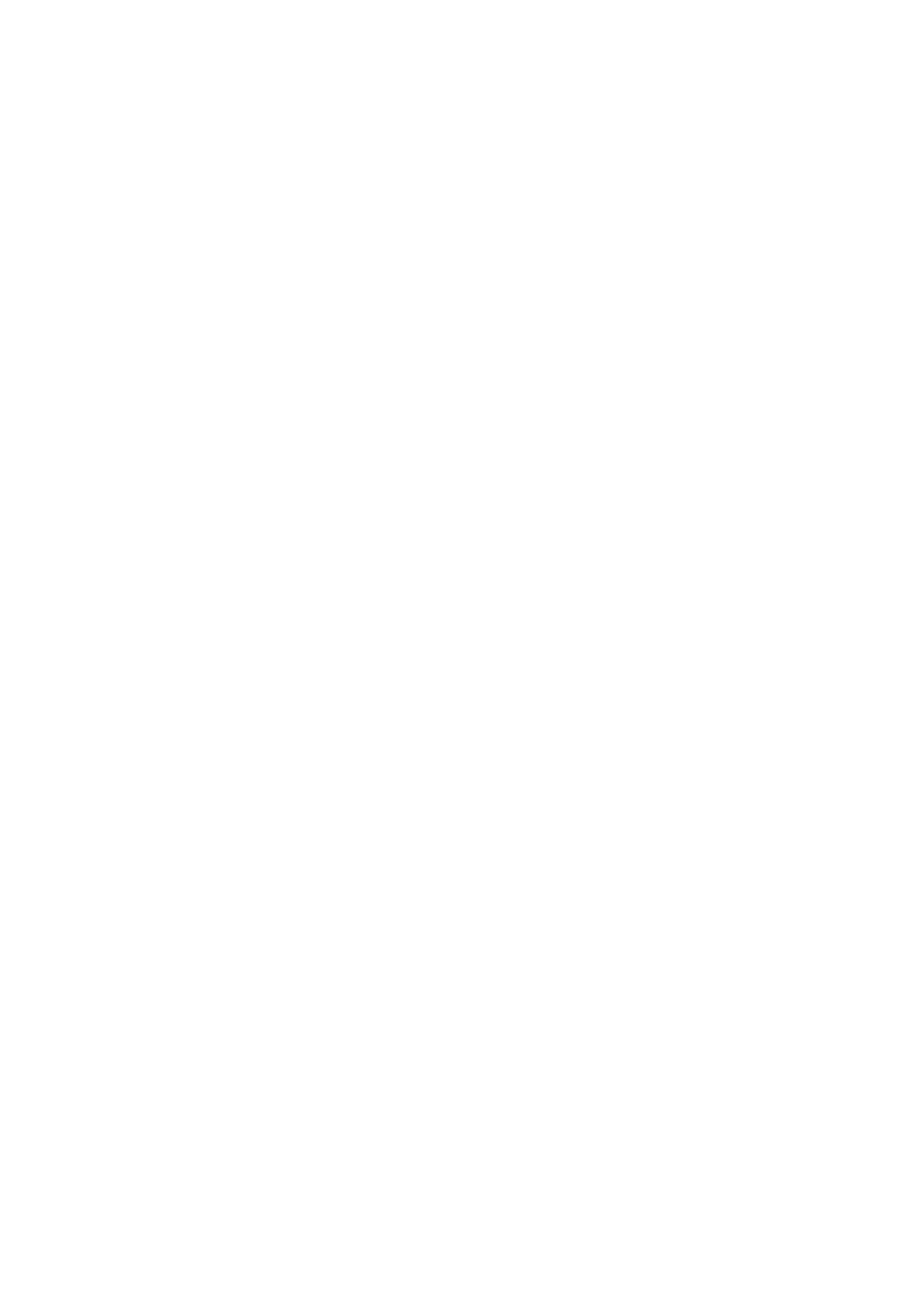**Response of the Authorities of the Kingdom of the Netherlands to the Report of the European Committee for the Prevention of Torture and Inhuman or Degrading Treatment or Punishment (CPT) on its visits to the Kingdom in Europe and to the Netherlands Antilles** 

**in February 2002**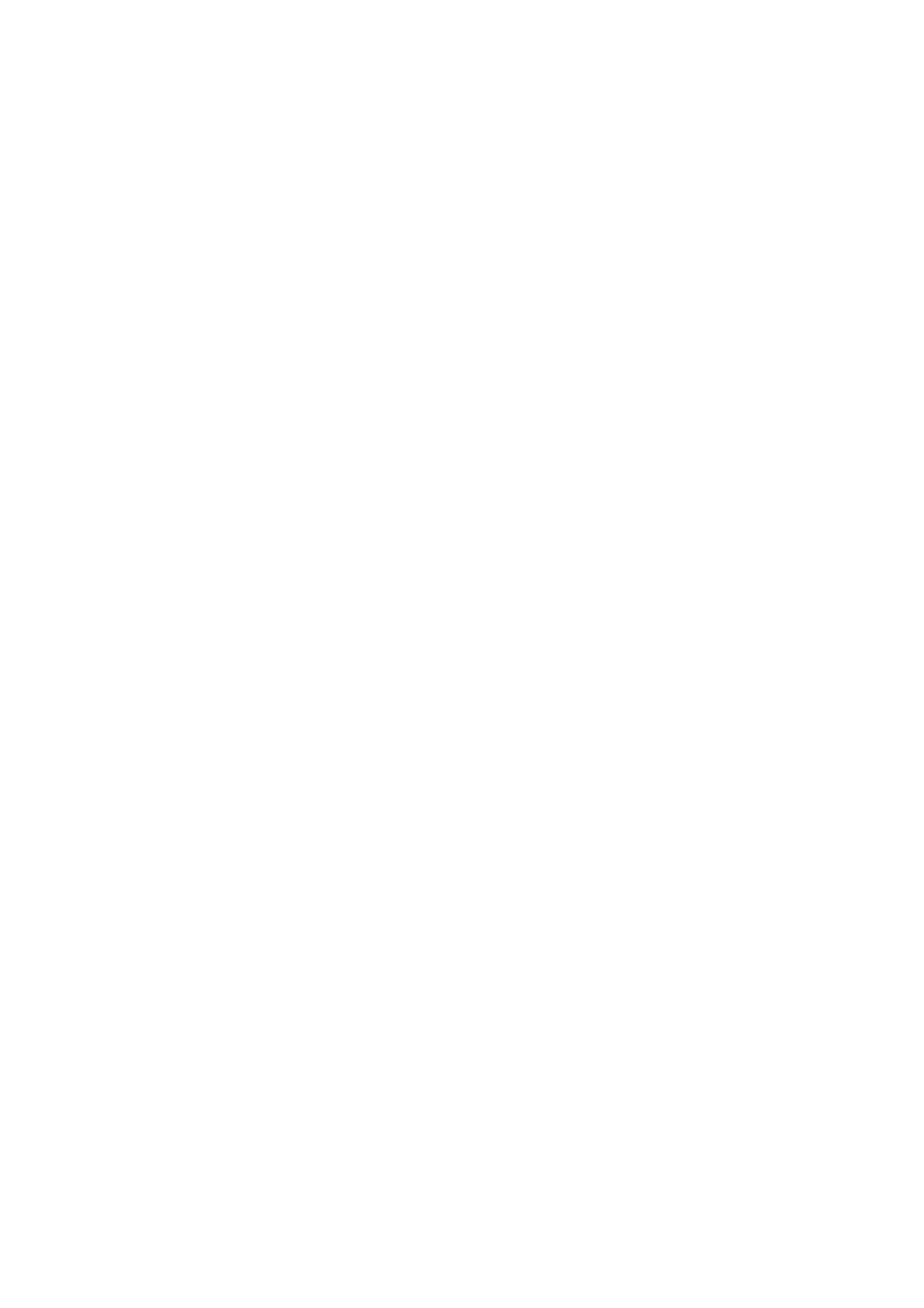# **CONTENTS**

Page

# Transmission letter by the Minister of Foreign Affairs of the Kingdom of the Netherlands to the President of the CPT ÖÖÖÖÖÖÖÖÖÖÖ.. 5 **PART I: The Kingdom in Europe** ÖÖÖÖÖÖÖÖÖÖÖÖÖÖÖÖÖÖÖÖÖÖÖÖÖÖ.. 7 **PART II :**  The Netherlands Antilles **COO COO COO**<sup>25</sup>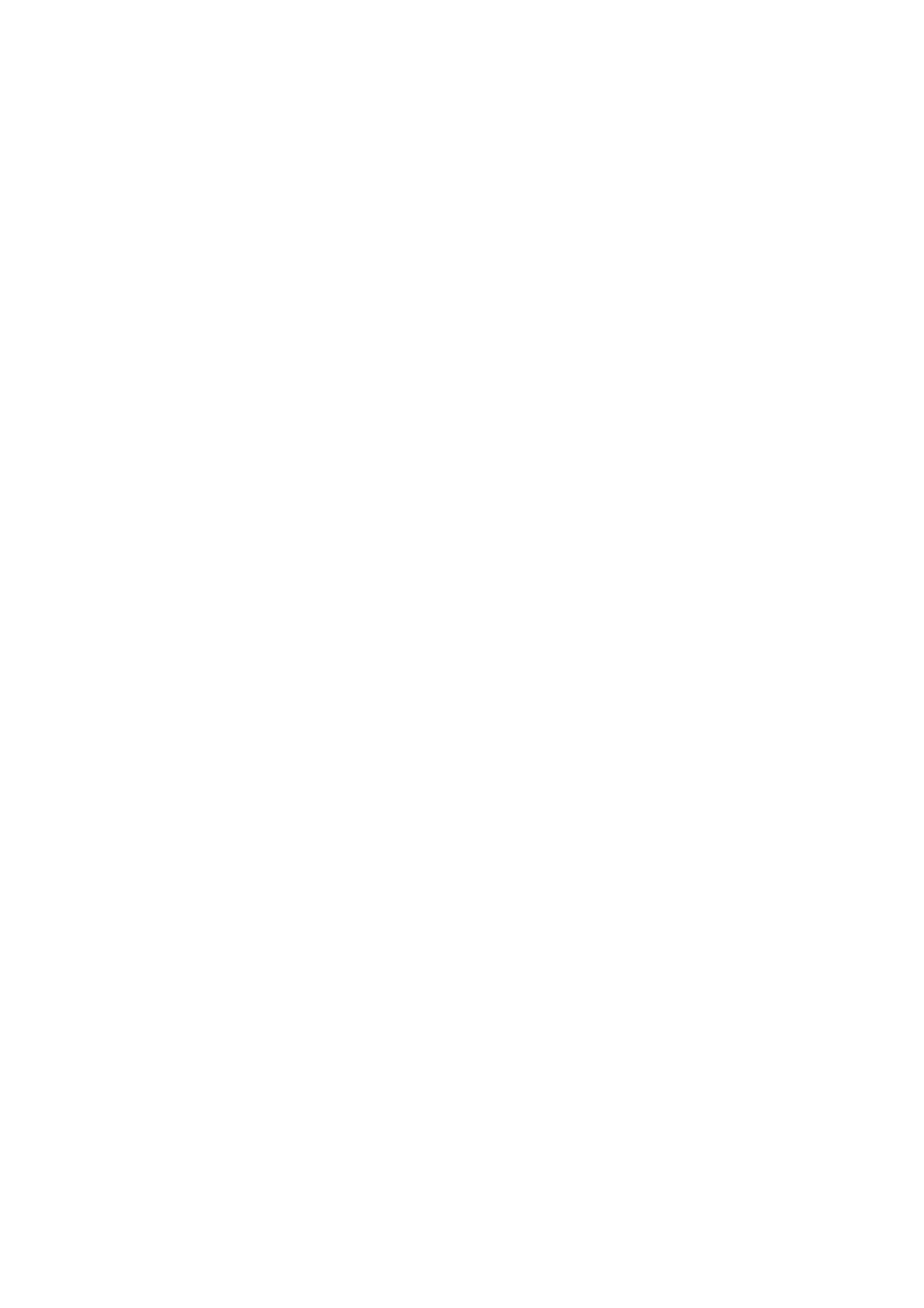**Ms Silvia CASALE President of the European Committee for the Prevention of Torture and Inhuman or Degrading Treatment or Punishment Council of Europe 67075 STRASBOURG Cedex France**

The Hague, 6 November 2003

Dear Mrs Casale,

With reference to article 10 of the European Convention for the Prevention of Torture and Inhuman or Degrading Treatment or Punishment, I have the honour to present the response of the Dutch authorities to the CPT report on the Committee's visit to the Netherlands from 17 to 26 February 2002. The Dutch Ministers of Justice, the Interior & Kingdom Relations, Health, Welfare & Sport and Defence all contributed to the drafting of this response.

The response of the Netherlands Antillean authorities on the Committee's visit to the Netherlands Antilles is also included. In this regard, it is important to note that the treatment of prisoners is the responsibility of the Netherlands Antilles.

The authorities have responded to the recommendations, comments and requests for information made in the CPT report, following the order used in Appendix I of the report. Please do not hesitate to contact the Dutch authorities if this response gives rise to any further questions from the Committee.

The Dutch authorities are glad that the CPT was pleased with its reception in the Netherlands and in general with the treatment of detainees, asylum seekers, and patients in the various institutions. Wherever possible, and where thought necessary or desirable, the recommendations of the CPT have been taken to heart and implemented (or are to be implemented). The authorities will make their response public, once it has been submitted to the CPT.

The Dutch authorities wish to express their appreciation of the Committee's work and look forward to continuing their cooperation with the CPT in the future.

Yours sincerely,

Jaap de Hoop Scheffer Minister of Foreign Affairs of the Kingdom of the Netherlands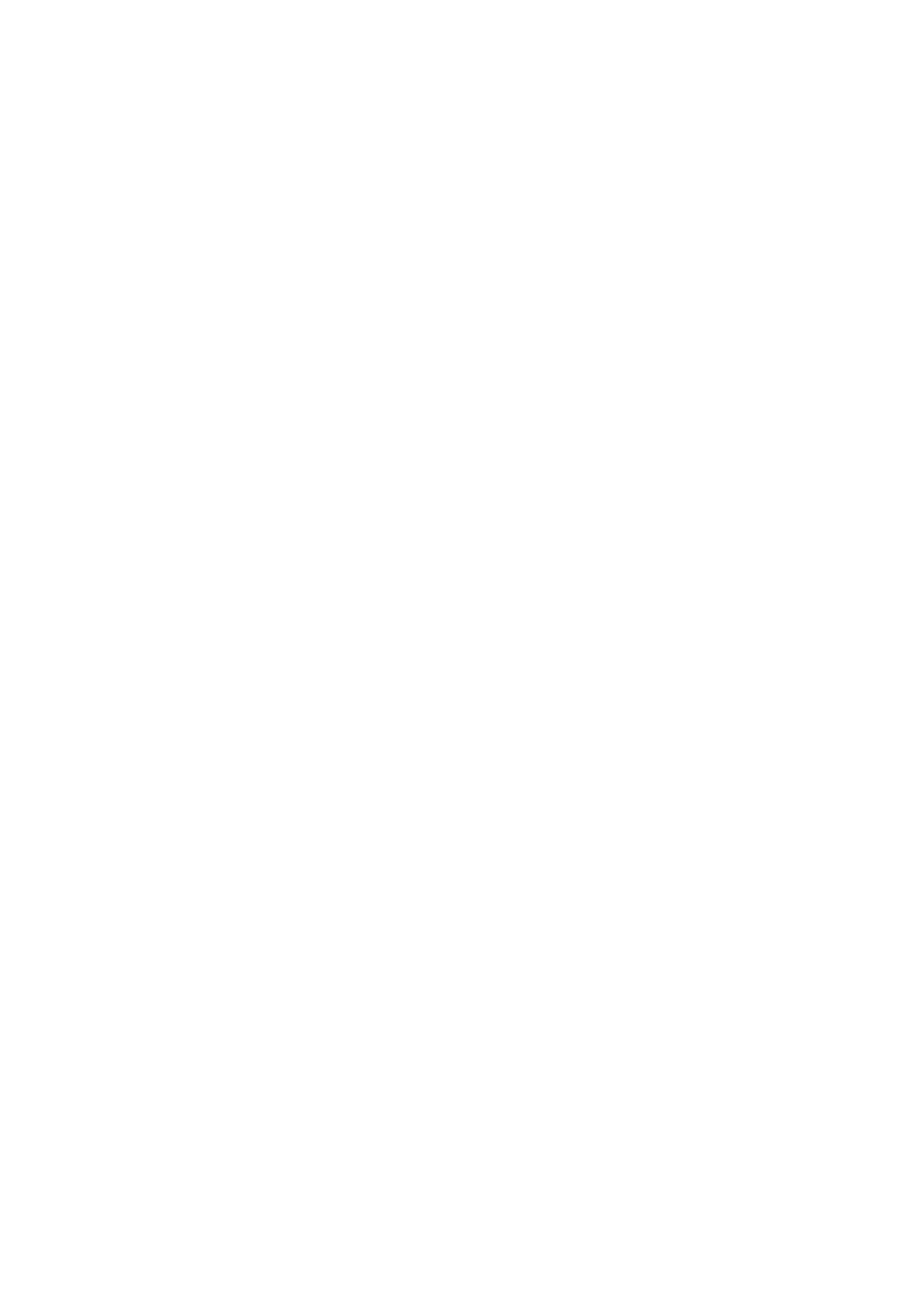**Part I** 

**The Kingdom in Europe**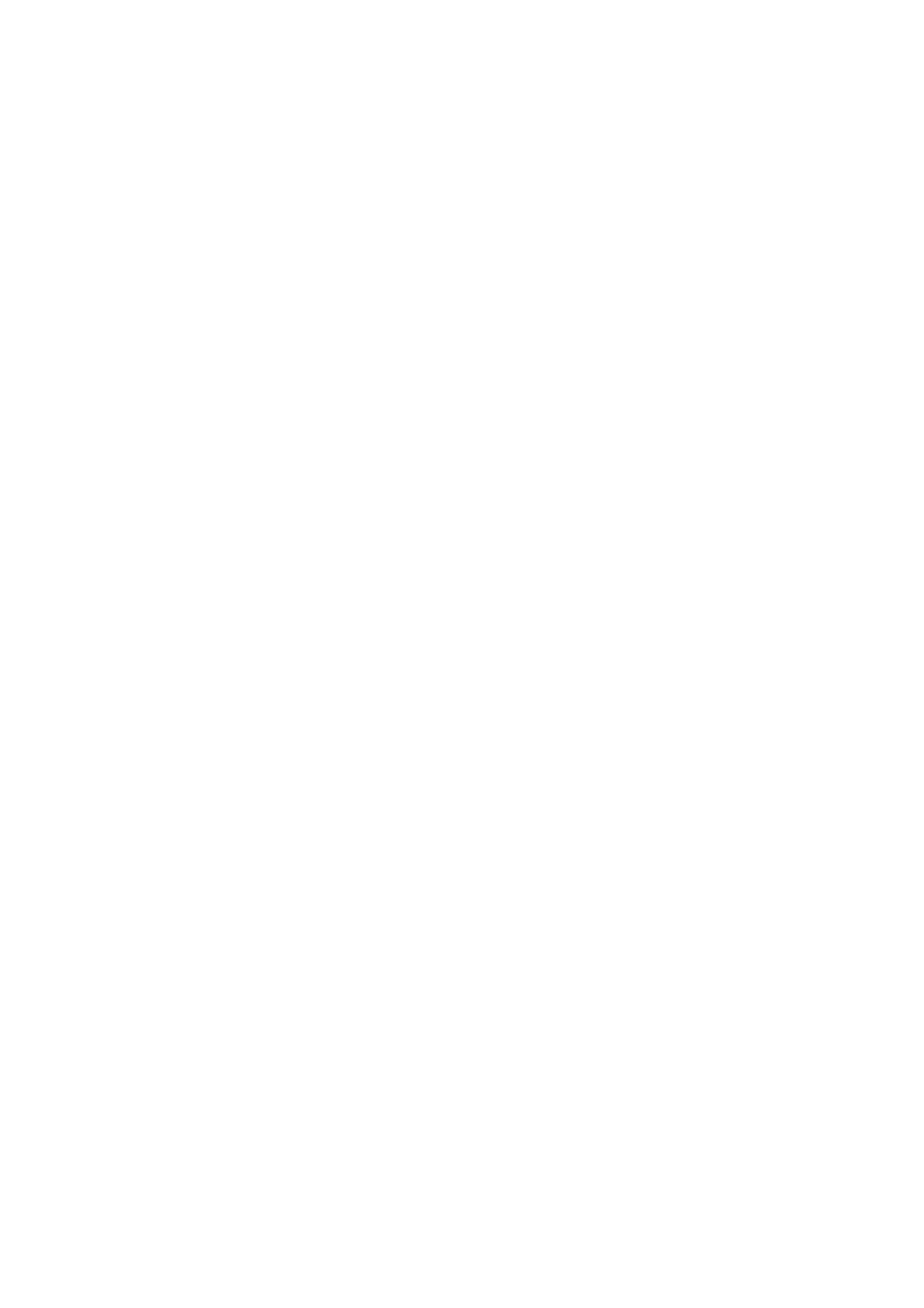# **RESPONSE OF THE DUTCH AUTHORITIES TO THE REPORT OF THE EUROPEAN COMMITTEE FOR THE PREVENTION OF TORTURE (CPT(2002)28)**

# **A. Law enforcement agencies**

#### recommendations

- *Steps to be taken to ensure that every remand prisoner held in a police cell is guaranteed: - at least one hour of outdoor exercise every day;* 
	- *access to reading material. (paragraph 10)*

Response: As indicated in the response to the 1997 CPT report, the policy is always to detain individuals in police cells for as little time as possible*.* 

As regards the recommendation concerning outdoor exercise, the Minister of the Interior & Kingdom Relations can inform you, as he explained in 1999, that the regulations concerning persons being held in police cells state that cell blocks should be equipped with an outdoor exercise area and that detainees should be given the opportunity to use it. The Regional Police Forces (Management) Decree prescribes that detainees should be offered outdoor exercise twice daily, unless the police cell block has no outdoor exercise area. The Police Cell Block Regulations lay down that a police cell block must have an outdoor exercise area measuring at least 30  $m^2$ , including a square space measuring  $10 \text{ m}^2$ . There must be a roof offering adequate shelter from rain and snow and covering no more than one-third of the entire area. The Procurator General may grant exemption from the requirement for an outdoor exercise area, but must give reasons for doing so. An exemption is valid for a maximum period of five years.

These regulations have not changed, but as you yourself point out, the establishment of Regional Supervisory Committees to oversee police detention facilities has improved their enforcement. Whenever it is necessary to detain an individual in a police cell for an extended period of time, an effort should always be made to ensure that the cell block concerned meets all the requirements of the regulations, i.e. that it has an outdoor exercise area.

The Minister of Interior & Kingdom Relations reminded the regional police forces of this policy in 1999, and will do so again now. He shall also draw attention to your recommendation about supplying reading material.

*- more suitable premises for outdoor exercise to be found for persons held at Triport and criminal suspects no longer to be held in the cell complex at Triport once they are placed on remand (paragraph 17)* 

Response: Firstly, it should be noted as of the end of February 2003, Triport II will no longer be used as a holding area. It will be replaced by completely new premises at Schiphol Oost, designed to meet all current standards.

Neither Triport II nor the new premises at Schiphol Oost have medical facilities, since Schiphol has its own medical unit nearby. Schiphol's team of medics is highly skilled and experienced, and is happy to provide medical equipment whenever necessary.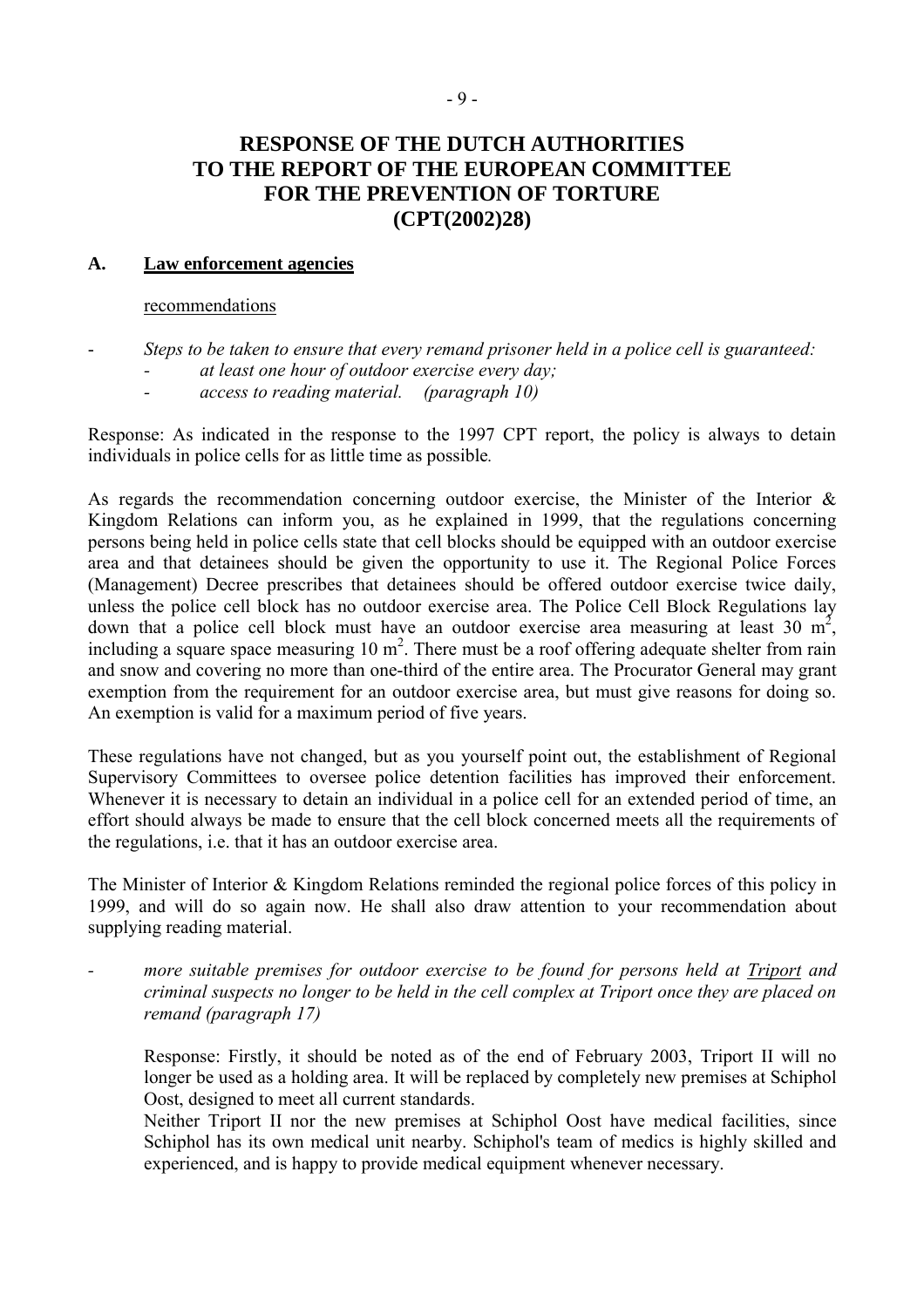*- the possibility to delay the exercise of the right of notification of custody to be more clearly circumscribed. Section 62 (2) of the Code of Criminal Procedure should be amended or developed in subsidiary regulations (paragraph 23)* 

&

*- the right of access to a lawyer to be guaranteed during the initial period of detention by the police for interrogation purposes (paragraph 25).* 

Response: As you rightly remark, the Dutch government's stance on this point has been communicated in response to earlier CPT reports. This stance is unchanged and is as follows:

Under Dutch criminal law, suspects cannot be required to testify against themselves. They have the right to remain silent. They may also engage their own lawyer. Anyone who cannot afford legal fees should notify the police, who will then ensure that the legal aid office assigns them a lawyer. The police notify the legal aid office to this effect as soon as the suspect is remanded in police custody (articles 40 and 59 of the Code of Criminal Procedure). Suspects may also be allowed to consult with their lawyer during their interrogation, in which case the interrogation is postponed. The police are not obliged to wait for the suspect's lawyer to arrive, but may proceed with the interrogation.

Under the Dutch system, each stage of the investigation involves a reconsideration of what types of pressure may be brought to bear on the suspect and what infringements of particular constitutional rights may be permissible in the circumstances. The more serious these infringements, the more safeguards surround them.

For example, suspects may be held for interrogation for no more than six hours. After that, they must either be released or (if they are actually suspected of a crime) placed in police custody. The warrant for police custody is valid for a maximum of three days and can only be issued by the assistant public prosecutor. Within that period, the suspect must be brought before a court. Once the warrant for police custody has been issued, the suspect is entitled to the services of a defence lawyer. Suspects who have not chosen their own defence lawyer are provided with one free of charge via the public rota service. The Dutch legislature has decided that the period of custody for purposes of interrogation is so short that no legal assistance is necessary during it.

The Dutch government is aware that, worldwide, it is precisely during the initial hours of detention that torture and ill-treatment tend to occur. In the Netherlands, however, the system includes so many built-in safeguards that there is little risk of unlawful action being taken against suspects.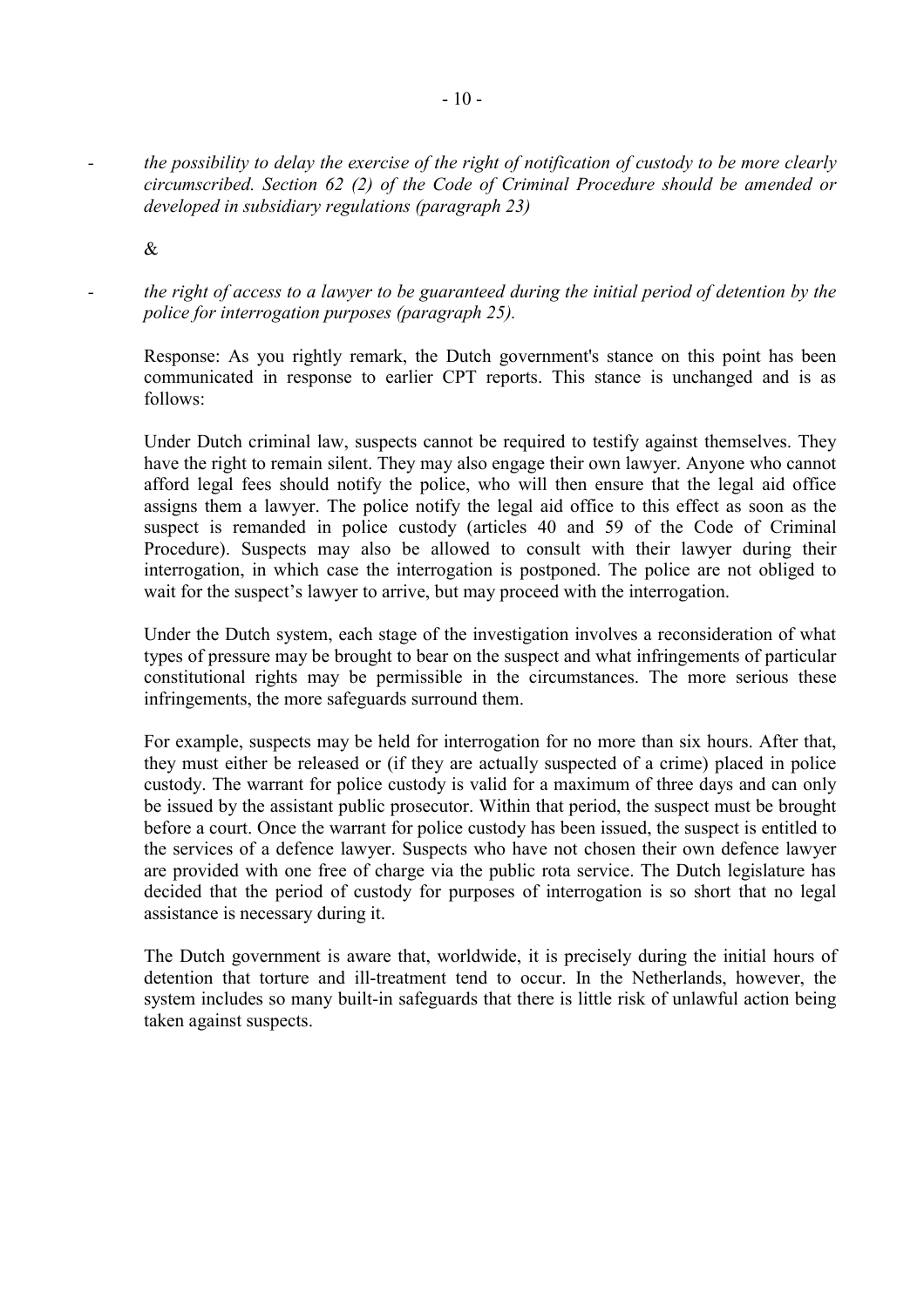These safeguards include positive peer pressure (due in part to the emphasis on proper interrogation techniques during police training), the police forces' own internal arrangements for handling complaints, the opportunity to take complaints to the National Ombudsman and the courts' evaluation of the evidence obtained (evidence obtained unlawfully cannot be used to obtain a conviction). This last safeguard has proved particularly effective, for example in achieving the rapid abolition of the interrogation technique known as the "Zaanse verhoormethode". After this method was criticised by a defence lawyer during legal proceedings, it was not only condemned by the court but also immediately and explicitly forbidden by the Minister of Justice.

Finally, as mentioned above, an experiment is currently taking place with recording interrogations on video. This will make it possible to assess whether the interrogation was conducted lawfully and whether the official report is a reliable record of what the suspect meant to say.

#### comments

- *the CPT trusts that the written protocol on medical screening of persons about to be expelled from Dutch territory will incorporate appropriate safeguards for persons who may be at special risk (e.g., potential suicide attempts) (paragraph 28).*

Response: Section 64 of the Aliens Act 2000 prohibits expulsion in cases where an alien or a member of his or her family is not medically fit to travel. If an alien invokes his right not to be expelled or if the authorities concerned decide on their own initiative that expulsion would be medically irresponsible, a doctor is consulted as soon as possible. Chapter A4/7 of the Aliens Act implementation guidelines 2000 contains further rules on this matter. A supplement to the Aliens Act implementation guidelines and instructions for the relevant officials of the Immigration and Naturalisation Service are currently being prepared.

#### requests for information

# a copy of the report prepared by the independent Supervisory Committee responsible for *monitoring detention facilities at Schiphol Airport (paragraph 18)*

Response: A copy of the report is enclosed. In brief, the Supervisory Committee responsible for monitoring KMAR detention facilities at Schiphol Airport (hereafter the Committee) concludes in the report that the holding areas do not comply with the requirements of the Border Holding Area Regime Regulations on all points, but that the courts have nevertheless accepted that aliens are held for short periods at Triport.

It should be added that the courts assumed that a supervisory committee had been established, whereas this is not in fact the case: the Supervisory Committee responsible for monitoring KMAR detention facilities is not a supervisory committee within the meaning of the above regulations. The Committee indicates in the report that it is aware of plans to build new holding areas, and advises that this report be taken into consideration when designing and regulating such areas.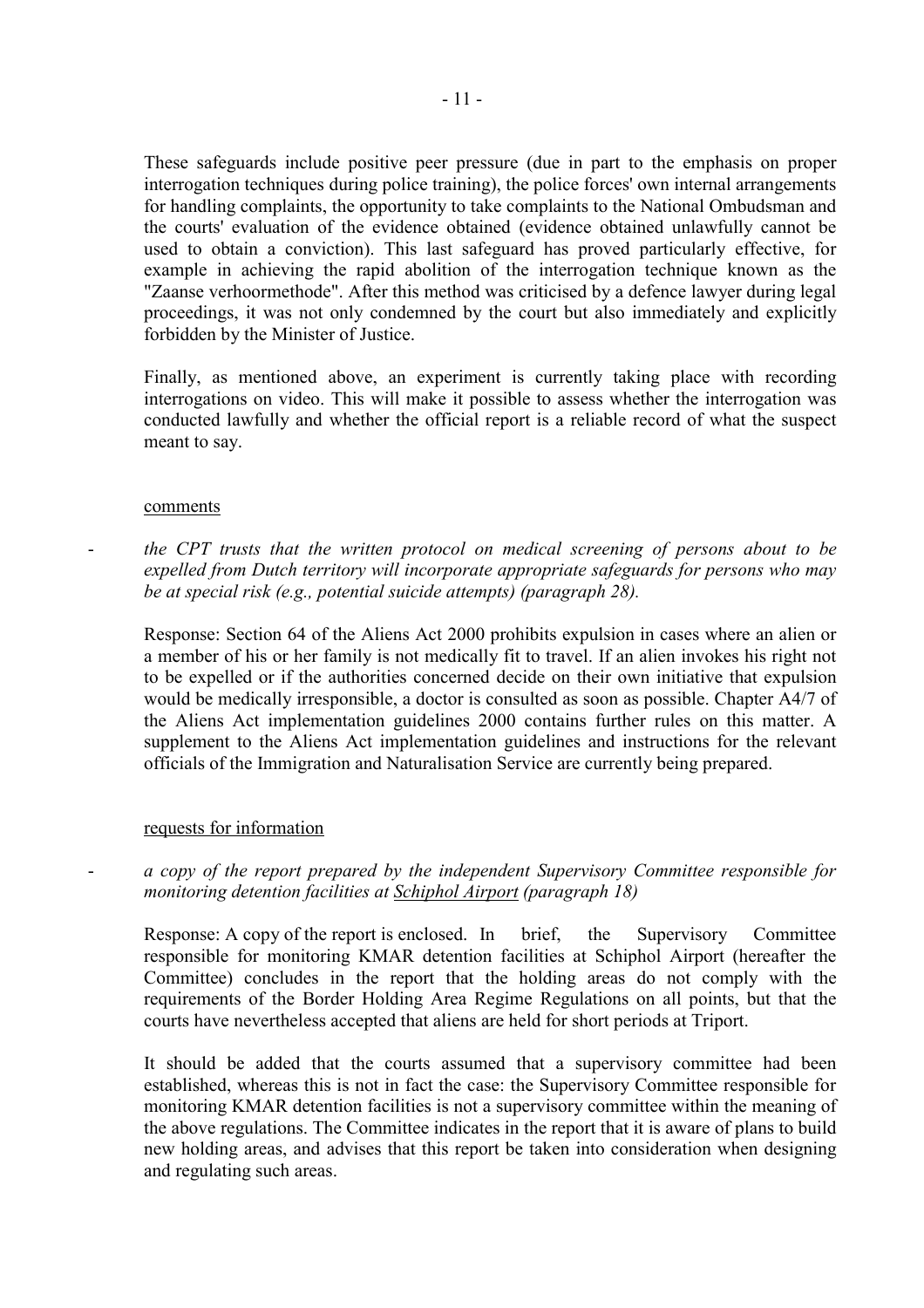the comments of the Dutch authorities concerning the systematic denial of the right of *notification of custody to persons suspected of drugs offences (paragraph 22)*

#### Response:

The Government has the following comments about the practice in this regard in Bloemendaal Special Detention Facility and the former Triport II.

Immediately after they are arrested, suspects are given the opportunity to telephone their family, their lawyer or any other party such as the embassy of their country of origin. One of the questions on the form relating to suspects' appearance before the public prosecutor is whether they wish to notify the embassy of their country of origin of their arrest. A standard faxform has been available for this purpose since March 2003.

Suspects are given a telephonecard worth  $\epsilon$ 5 on their intake to make private calls. Moreover, detainees may correspond - in principle free of charge - with people outside the facility.

Further inquiries at Bloemendaal Special Detention Facility revealed that detainees are never prevented from telephoning a lawyer. They may only be prevented from making other telephone calls on explicit instructions of the reporting officer. Such cases concern suspects who have been heard by the assistant public prosecutor and placed under a restriction order in the interests of the investigation. A note to this effect is made on the person's remand form.

In view of the above, the Government cannot identify itself with the CPT's observations.

whether arrangements permitting the medical supervision of persons placed in the units at *Triport (which should include specialised medical equipment and the presence of appropriately trained staff) are envisaged (paragraph 27)* 

Response: Firstly, it should be noted as of the end of February 2003, Triport II is no longer be used as a holding area. It is replaced by completely new premises at Schiphol Oost, designed to meet all current standards.

Neither Triport II nor the new premises at Schiphol Oost have medical facilities, since Schiphol has its own medical unit nearby. Schiphol's team of medics is highly skilled and experienced, and is happy to provide medical equipment whenever necessary.

*- a copy of the written protocol on procedures for medical screening of persons about to be expelled from Dutch territory (paragraph 28).* 

Response: A supplement to the Aliens Act implementation guidelines and instructions for the relevant officials of the Immigration and Naturalisation Service are currently being prepared.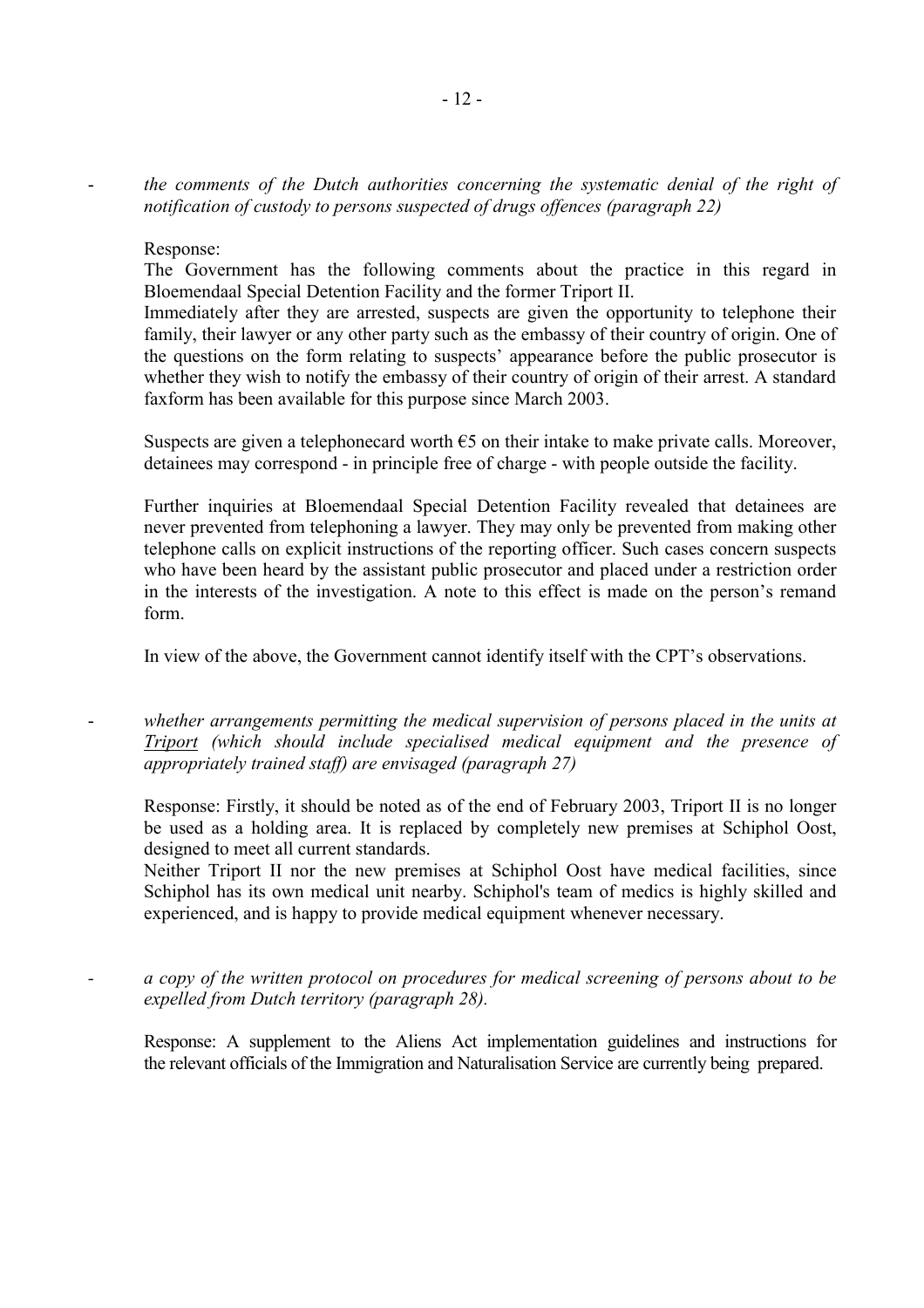# **B. Establishments under the authority of the Ministry of Justice**

# **Preliminary remarks**

#### comments

*- it is of crucial importance to maintain a positive work environment for high-quality, welltrained and motivated prison staff; this will facilitate better treatment of detainees (paragraph 29).* 

Response: The Government is aware of the need for a good work environment in prisons. Long and short-term policies aim to improve working conditions. The short-term problems have been tackled by recruiting extra personnel who can be deployed temporarily where the need is greatest. For the long term, the Minister of Justice, after discussing the matter with parliament, published an action plan on 17 April 2002 aimed at improving staff training and terms of employment (see also Parliamentary Papers, House of Representatives, 2001/02 24 587, no. 76). The plan comprises almost 50 measures designed to achieve and maintain high standards. Attention has been given to styles of leadership and professional development, with a strong focus on the training, supervision and coaching of individual staff. The Government expects the action plan to result in an effective and balanced personnel policy for the Custodial Institutions Agency (DJI).

# **The "Extra Security Institution" at the Nieuw Vosseveld Prison Complex**

#### recommendations

*- appropriate steps to be taken to ensure that it is physically possible for staff to enter rapidly any part of the EBI in order to deal with incidents of inter-prisoner violence (paragraph 36)* 

*&* 

*- the regulatory framework should be reviewed in order to ensure that it permits rapid staff intervention in cases involving inter-prisoner violence (paragraph 36)* 

Response: The Government wishes to stress that when a fight breaks out in the EBI, staff intervene as soon as possible. It goes without saying that rapid intervention is crucial. It is also possible as:

- EBI prisoners are kept under close supervision, allowing inter-prisoner violence to be detected quickly;
- the high staff ratio ensures that sufficient staff can quickly be at the scene of a fight; all rooms are easily accessible;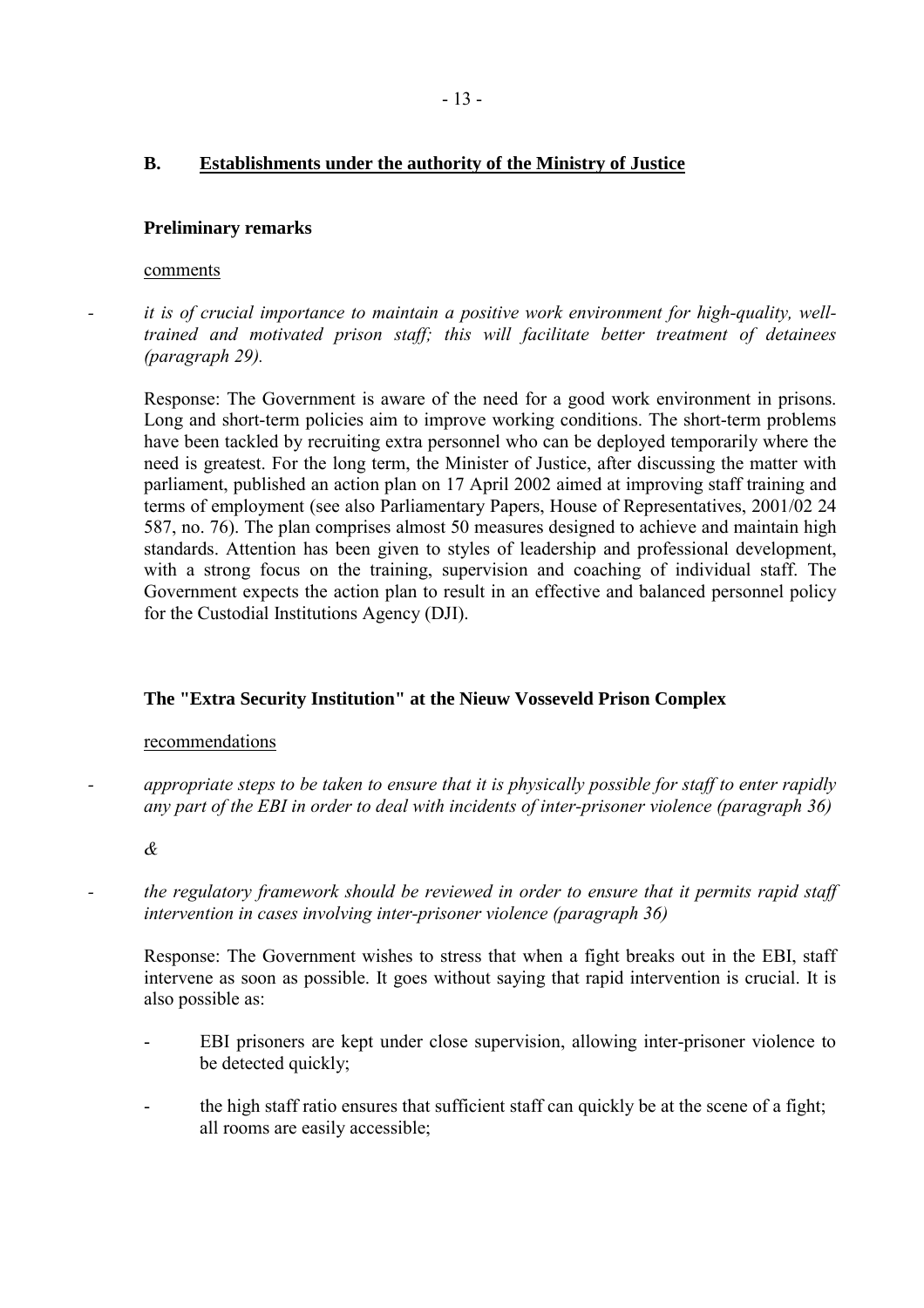- prisoners are kept in groups of no more than four persons so that, despite the rule that staff must outnumber prisoners, action can be taken quickly. Moreover, efforts are being made to increase the scope for interaction between staff and prisoners, as this will alert staff to potential trouble or problems between prisoners.
- *the Dutch authorities to make further efforts with a view to increasing out-of-cell time, allowing for more human contact, expanding the range of activities (work and education), and alleviating searching measures for prisoners held in the EBI. Less constrained contact should be encouraged with all staff (paragraph 39)*

Response: Prisoners in the EBI spend a total of about 52 hours a week on out-of-cell activities, and these activities are no less varied than in other prisons. They include exercise, visits, sport, work, education and recreation. Not all prisoners take part in all activities. What they do depends partly on interest and ability. The work in the EBI is simple. However, it is difficult to provide work that is more varied and yet meets security requirements. In principle, work in the EBI is done jointly. The Government refutes the claim that, on average, prisoners participate in activities for no more than between two and four hours a day. In fact they spend an average of four to five hours a day in out-of-cell activities.

The Government agrees that prisoners and staff should have more contact. Fenced-off walkways for staff have now been erected in the exercise vards. They provide more opportunities for informal contact and interaction between prisoners and staff.

The number of searches has been sharply reduced since the opening of the EBI. Besides a weekly search during cell checks, searches are carried out after visits to areas containing potentially dangerous objects, such as the hairdresser's or the doctor's or dentist's surgery, and after contact with the outside world, such as visits. Searches are still necessary from the point of view of security. The Government would point out that searches are also conducted in ordinary prisons.

On 4 February 2003, in two separate cases against the Netherlands, the European Court of Human Rights ruled that: "the combination of routine strip-searching with the other stringent security measures in the EBI amounted to inhuman or degrading treatment in violation of article 3 of the Convention. There has thus been a breach of this provision. (Van der Ven v. the Netherlands, Application no. 50901/99, ECtHR 4 February 2002, ß63; see also LorsÈ et al v. the Netherlands, Application no. 52750/99, ECtHR 4 February 2002, ß74). These judgments and other considerations have prompted the Government to stop routine weekly searches in the EBI over a long period of time. The EBI's regulations will be amended.

*- the criteria for the prolongation of placement in the EBI to be defined more precisely (paragraph 41)* 

Response: The Government has taken this recommendation to heart and changed the procedure. From 1 December 2002 the following procedure will apply.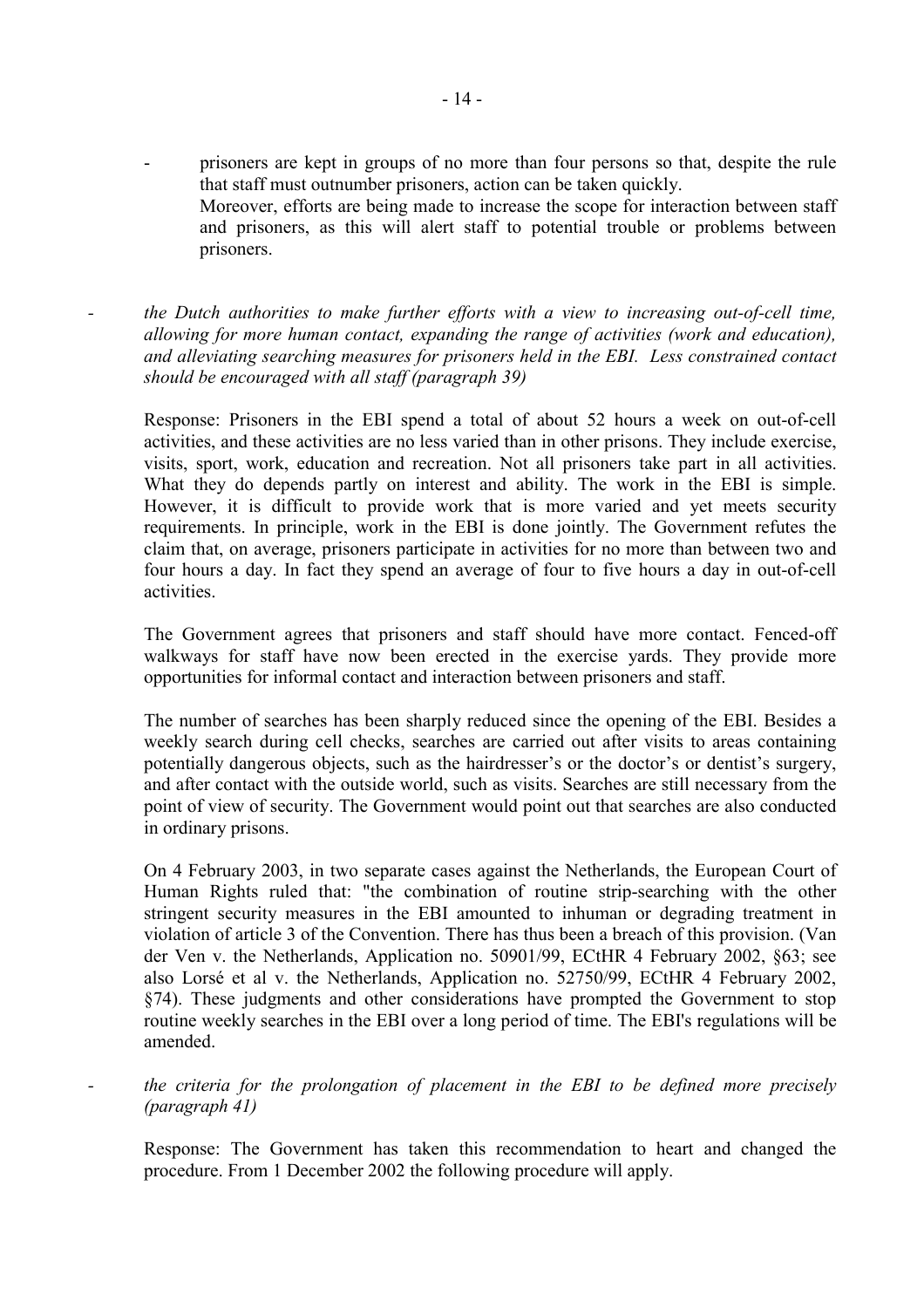### Placement

Reasons must be given for any decision to place a prisoner in the EBI. They must be substantiated by facts demonstrating that the prisoner is highly likely to abscond or poses a danger to the community.

### Extension

Reasons must be given for any decision to extend a prisoner's placement in the EBI, with reference to the original placement decision. This might involve confirming or amending the original reasons for the placement, or producing new facts or motives. Although prisoners are assigned to the EBI solely on the grounds of their risk that they will abscond or pose a threat to the community, the decision to extend a placement also takes account of their behaviour in detention. This is important when prisoners are transferred from the EBI, since it influences the selection of the prison to which they are to be transferred.

*- a post of social worker should continue to be assigned to the EBI (paragraph 42)* 

Response: The Government endorses this recommendation and will ensure that it is carried out.

*- the manner in which medical care is delivered to inmates held in the EBI to be reviewed; more specifically, all medical examinations should be conducted out of the hearing and - unless the doctor concerned requests otherwise in a given case - out of the sight of prison officers (paragraph 43)* 

Response: The principle that care should be provided to patients out of sight and earshot of third parties, unless the patient permits otherwise, is enshrined in article 459 of Book 7 of the Civil Code. This right extends to patients in prisons, insofar as the legal relationship permits (article 7:464). Given the extra strict security rules that apply in the EBI, a patient's rights as enshrined in article 7:459 of the Civil Code do not apply. The danger that EBI prisoners will abscond is so great that even when they are being given medical care (which gives them access to objects that could be used as weapons) a prison officer must be present.

#### comments

*- a developed social service structure should be maintained throughout the prison system (paragraph 42)* 

Response: The social service structure in Dutch prisons takes the following form. Prison staff are expected to help prisoners to deal with day-to-day difficulties and solve minor social problems. The social services department assists prisoners with more complex problems (both social and practical). If necessary, it can mediate between prisoners and third parties. The medical service, the psychiatrist, the psychologist and spiritual counsellors are part of the social service structure.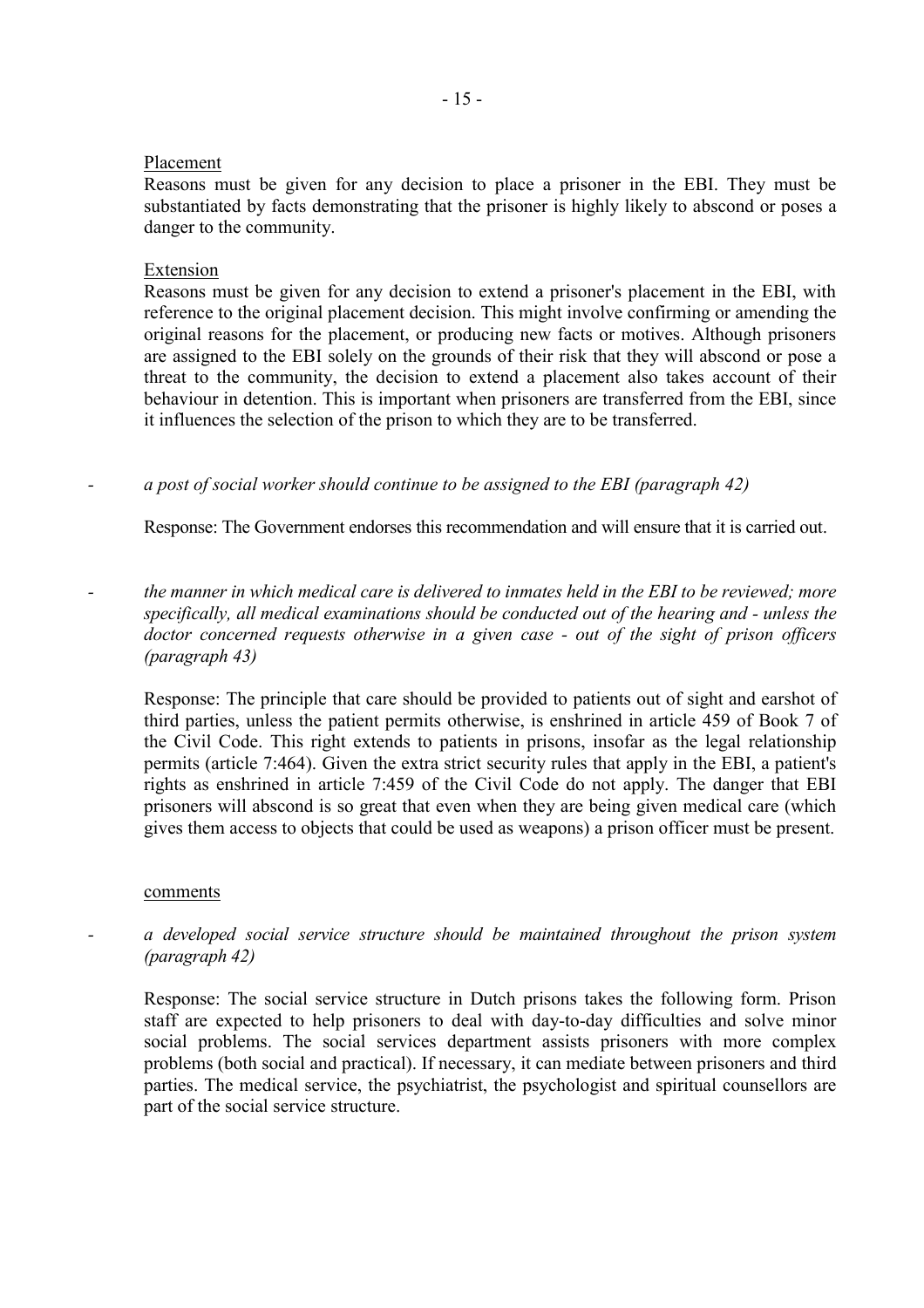For some years, the Probation Service has provided more systematic care with a view to influencing prisoners' behaviour. As a consequence, short, supporting tasks (such as listening to problems, intervening in crises) can no longer be carried out by the Probation Service if they are not part of a systematic procedure. The introduction of a new funding system has made the consequences of this policy clearer. To fill this gap, prisons need social workers. This is currently being discussed by the Sanctions, Probation and Victim Support Department and DJI (both of which fall under the Ministry of Justice) and the Dutch Probation Service.

### requests for information

*- the results of the "empirical examination of the possible effects of a maximum security regime on the mental conditions of prisoners", being conducted by the University of Nijmegen (paragraph 39)* 

Response: The study is expected to be completed by autumn 2003 as indicated. As soon as the findings are available, the Government will forward them to the Committee.

- *the views of the Dutch authorities on the statement, made in the preliminary study carried out by University of Nijmegen, to the effect that the lack of influence of detainees on the severity of the regime being applied to them constitutes a "contradiction in the policy" of the EBI (paragraph 39)* 

Response: The Government understands the point made in the preliminary study concerning the lack of influence that prisoners have on the regime. However, opportunities to exercise influence are necessarily more restricted in the EBI than in other prisons because of the nature of the system. The facility is exclusively for prisoners who are highly likely to abscond or who pose a serious threat to society. Placement in the EBI is mainly determined by considerations of safety and security. In this sense the EBI differs from other prisons. The emphasis on safety and security means that placement in the EBI does not depend on a prisoner's behaviour but on the risk he represents.

- *confirmation that each prisoner has the benefit of legal representation at every stage of EBI placement procedures (paragraph 40).* 

Response: The Government can assure the Committee that EBI prisoners have access to legal representation at every stage of every procedure. Counsel can help them lodge objections or appeals against decisions to extend their placement in the EBI, or request a transfer to another prison or wing. Many EBI prisoners engage a lawyer themselves. Those who cannot afford legal fees qualify for legal aid under the terms of the Legal Aid Act.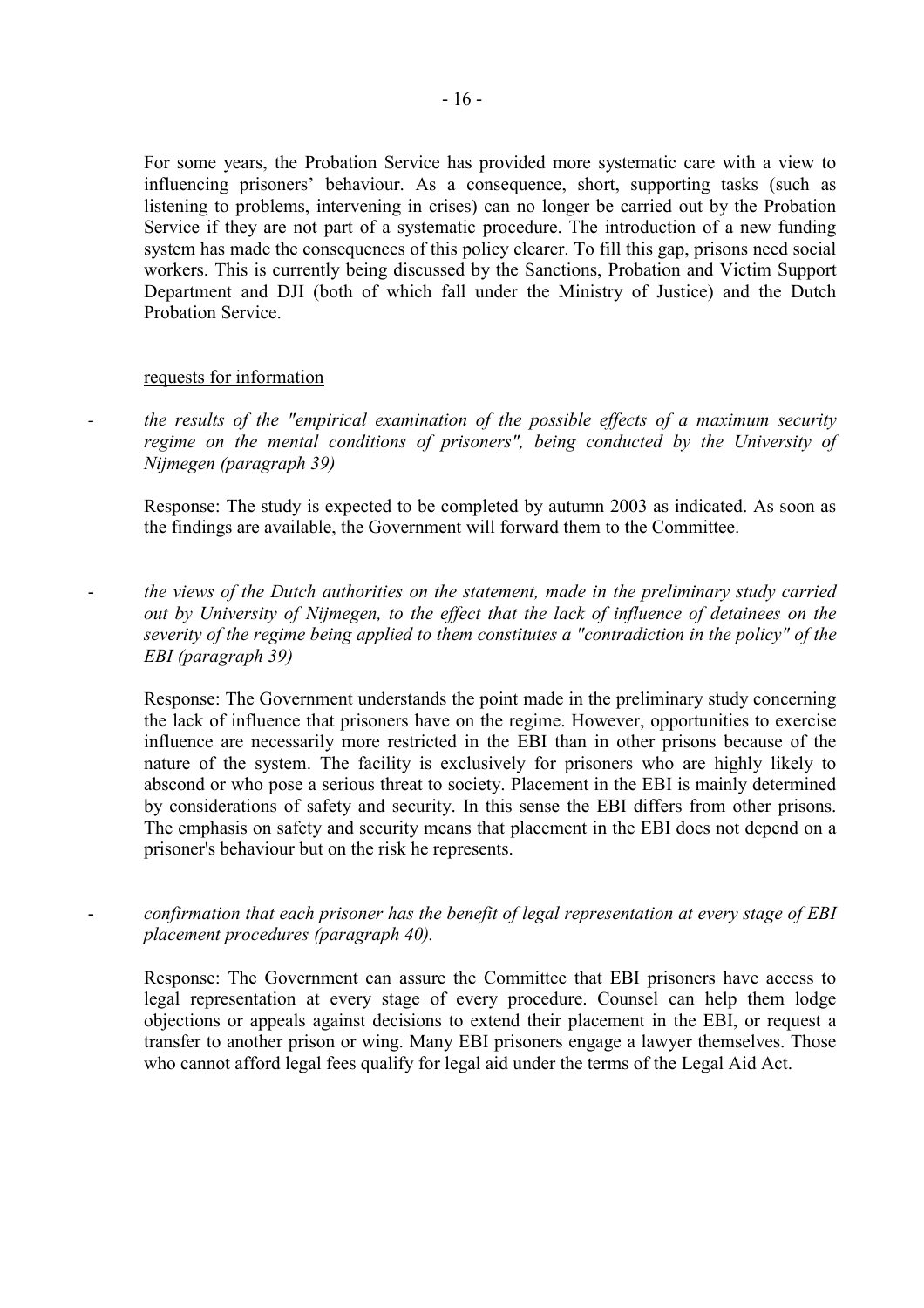### **Other establishments**

#### recommendations

*- the practice of obliging detainees to strip and walk naked through a corridor to the shower area to be abandoned at the Bloemendaal Special Detention Facility (paragraph 45)* 

Response: Prisoners are issued with tracksuits, which they wear to the shower area. The showers are closed off by a chest-high screen. Prisoners can undress behind the screen. They are kept under surveillance while showering, but from the other side of the screen. In other words their entire bodies are not in direct view. The head must be visible above the screen, for both medical and security reasons.

*- steps to be taken at Bloemendaal to ensure that all consultations with members of the establishment's health care team are conducted out of the hearing and - unless the health care professional concerned requests otherwise in a given case - out of the sight of custodial staff (paragraph 47)* 

Response: The Government has adopted this recommendation. The medical screening procedure has been changed. Screening now takes place in privacy in one of the medical service's rooms. A KMAR officer is posted at the door.

#### comments

*- the Dutch authorities are invited to make the necessary improvements as regards ventilation and furnishings in the cells at Bloemendaal (paragraph 45)* 

Response: The Government agrees that, at the time of the Committee's visit, ventilation in the cells was unsatisfactory. This was because the ventilation grilles were shut. The grilles are now open, resulting in satisfactory ventilation. The cells are indeed only furnished with beds. As indicated above, the Special Facility also functions as a hospital. Drug ingesters are usually ill and require bed rest. Their stay at the Special Facility is short. They transferred as soon as they are fit and the drugs have been expelled.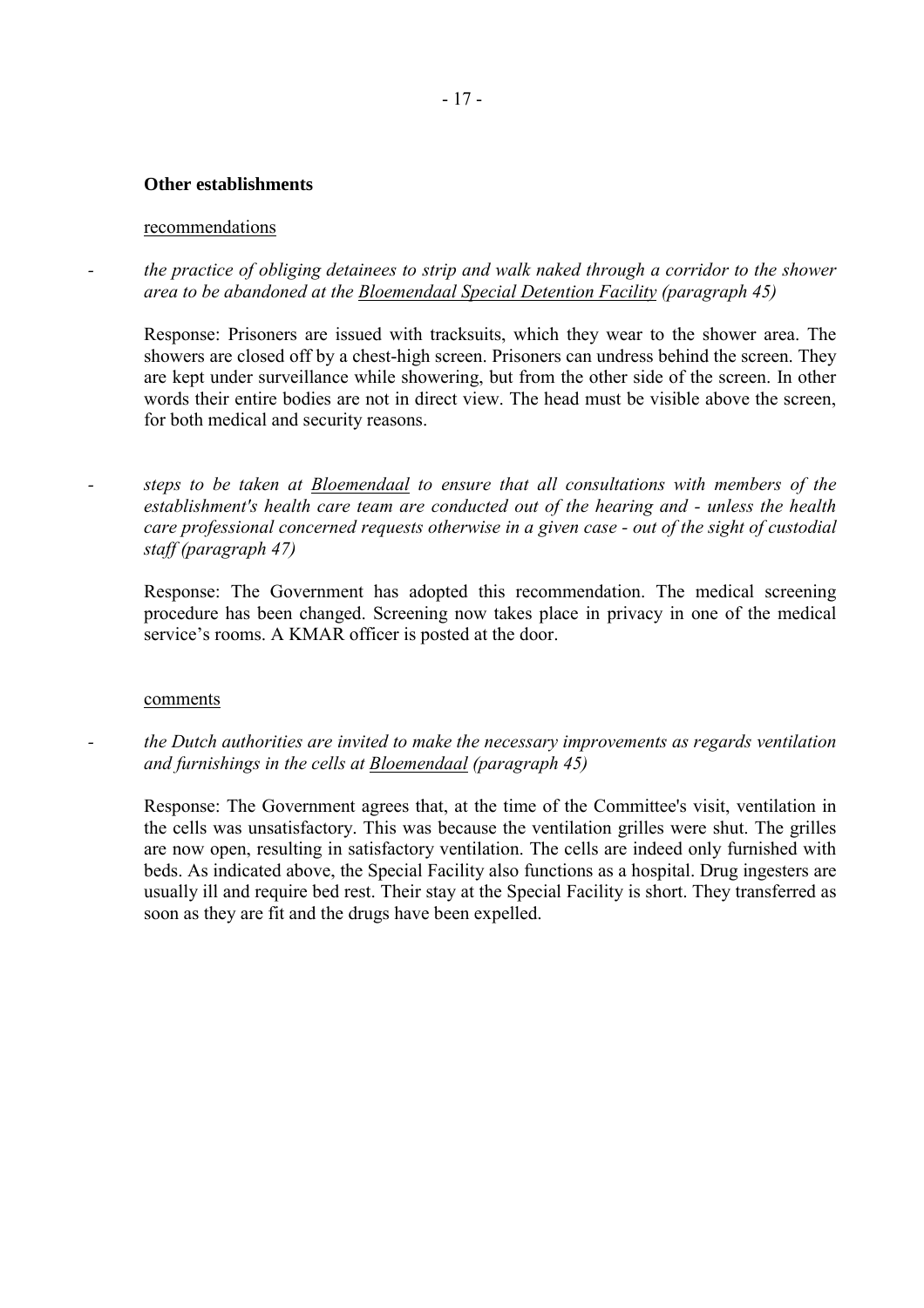- *the CPT would encourage further efforts at the Asylum Application Centre at Schiphol International Airport designed to facilitate asylum seekers' awareness of their rights and of procedures applicable to them (paragraph 51)* 

Response: The Government notes as follows.

On arrival at the KMAR desk, i.e. before the application centre procedure begins, asylum seekers are given a booklet, if possible in a language they are likely to understand, explaining the procedure and their legal rights. The booklets are available in 14 languages. At the application centre at Schiphol (hereafter AC), the Aliens Police check whether applicants have indeed been given a booklet, and if not supply them with one. Minors are given an extra booklet containing information of specific relevance to them. At the beginning of the AC procedure, usually before the first interview, the Dutch Refugee Council briefs applicants on AC regulations and procedures.

A diagram is displayed in each interview room, showing the various steps of the procedure. At the beginning of every interview, an Immigration and Naturalisation Service officer uses the diagram to explain which step the applicant has reached. Asylum seekers also receive information from counsellors at various times.

Taking the above into account, the Government believes that asylum seekers receive more than sufficient information and assistance.

*- medical care resources at the Asylum Application Centre would have to be reinforced if the centre were to operate closer to its official capacity (paragraph 52)* 

Response: The Government would note that access to medical care at Schiphol AC is unrelated to capacity. Asylum seekers receive medical attention at their request. A nurse from Schiphol's medical centre holds a daily surgery at the AC for asylum seekers with health problems. Anyone requiring urgent attention outside surgery hours is guaranteed speedy access to medical care. An ambulance can be called at night, if necessary.

*- the CPT trusts that the Dutch authorities are ensuring that staff working with asylum seekers are appropriately trained to identify potential torture victims/traumatised persons, so that appropriate treatment and conditions can be provided for them (paragraph 53)* 

Response: The Government notes that a traumatic experience in the asylum seeker's country of origin may constitute grounds for issuing a residence permit. For this and other reasons, Immigration and Naturalisation Service officers are always aware that an asylum seeker may be traumatised. If legal or other advisers suspect this to be the case, their findings are taken into account when dealing with the asylum application. Officers also consider whether an application can still be dealt with satisfactorily through the AC procedure. They may decide that an applicant with psychological or physical problems possibly resulting from trauma should not be questioned at the time, or cannot be expected to make consistent statements. In order to reach an objective judgment, a doctor from the Municipal Health Service (GG&GD) may be called in. Staff are trained to identify traumatised people.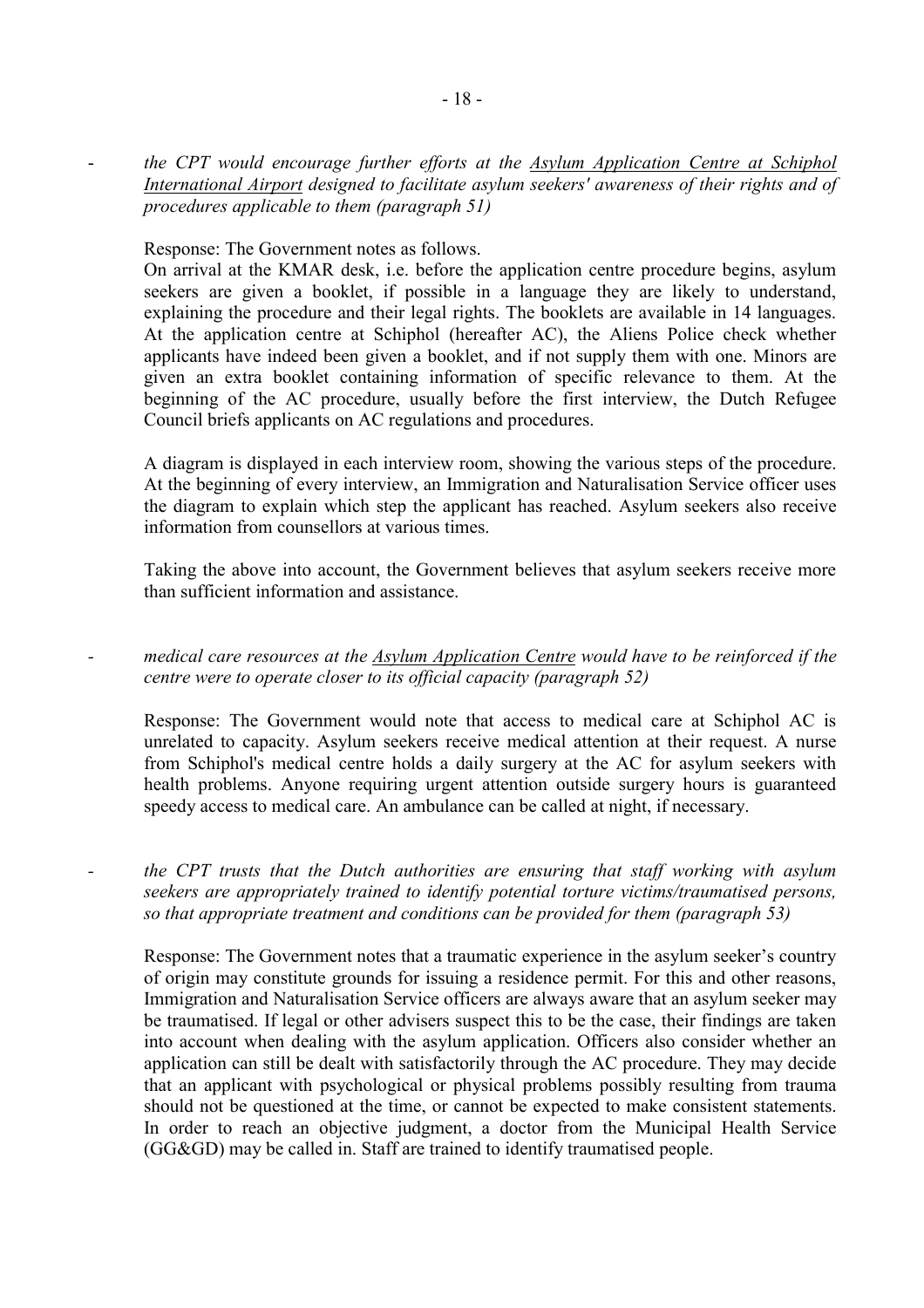#### requests for information

*- the comments of the Dutch authorities as regards the denial of access to outdoor exercise to detainees at Bloemendaal until staff are convinced that they no longer have drugs in their system (paragraph 45)* 

Response: A prisoner who might still have packets of drugs in his body may not exercise communally for both security and medical reasons. If a fight were to break out, a packet might rupture, endangering the carrier's health. In any event, most prisoners are too ill to take exercise.

# whether special training for staff at Bloemendaal is now being provided (paragraph 46)

Response: As noted above, the Committee visited the Special Facility when it had only been in operation for a week. The situation has now changed. Each wing now has a TEO officer (a fully trained prison officer seconded to the Special Facility on a temporary basis), a KMAR officer and three private security guards. The Ministry of Defence is responsible for a proper training of the KMAR-officers. They are in charge of the prisoners. The private security guards have had a brief course of training as prison workers and are responsible for supervising the exercise yard, lawyers' visits, and the distribution of meals. About half the prisoners speak Dutch (roughly the norm in ordinary prisons).

*- confirmation that written information on the facility's regulations as well as other reading material in a variety of languages is now available at Bloemendaal (paragraph 46)* 

Response: The Special Facility's regulations have been translated into English and Spanish. As indicated above, the Special Facility had only been operational for a week at the time of the Committee's visit, and there had as yet been no opportunity to provide prisoners with reading matter. The situation was remedied the day after the Committee's visit. Magazines are now available.

*- a copy of the written information provided to detainees at Bloemendaal (paragraph 46).* 

Response: A copy of the English version of the House Rules 'Drug Smuggling Emergency Measures' is enclosed. A Spanish version is also available.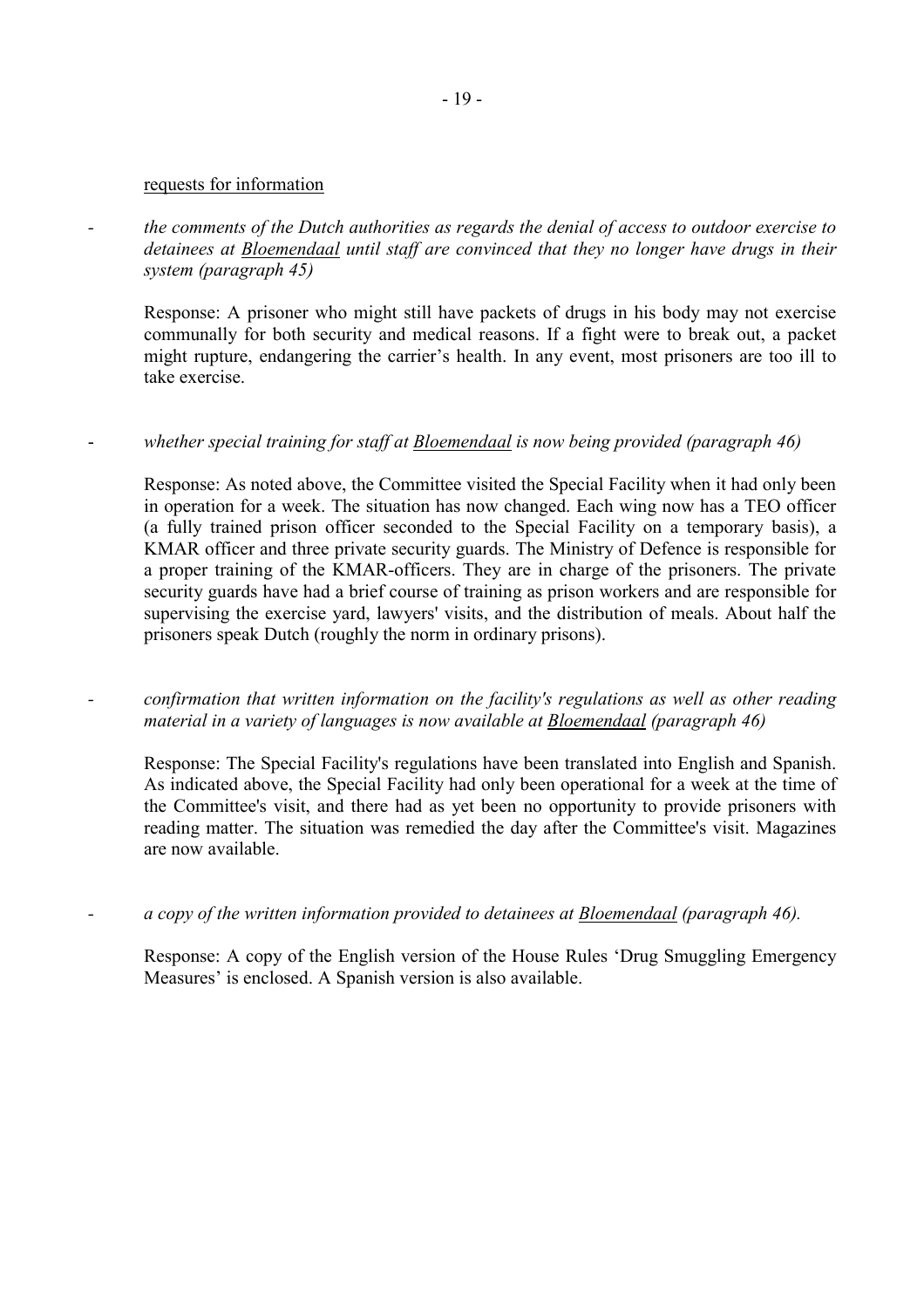# **C. Nursing homes**

# requests for information

*- further information on difficulties as regards recruitment and retention of trained staff, and the related effects on the quality of care (paragraph 58)* 

Response: In 2001 the Health Care Inspectorate (IGZ) noted that while measures had been taken to shorten waiting lists and waiting times for nursing home care, the quality of care did not always receive sufficient attention. Especially in residential care homes, where separate wards had been created for people requiring nursing home care in so-called psychogeriatric substitution projects, the expertise of staff seemed to be substandard and there was too little harmonisation between disciplines (IGZ Annual Report for 2001, pp. 23-24).

A study of the medical care provided in these projects was completed in November 2002. Its main finding was that there was a need to improve the harmonisation between family doctor and nursing home physician. An urgent appeal was made to umbrella and professional organisations to give their full support to measures aimed at improving quality (IGZ report *Medische zorg onder druk*, ("Medical care under pressure"), November 2002).

In response to reports of inadequate care as a result of staff shortages, the IGZ published a report in 2000 noting that the quality of care was substandard especially in the summer months (because of staff shortages in the holiday season) and recommending that criteria for proper care be formulated and implemented.

These recommendations were followed up in 2001 in the form of round-table talks between umbrella and professional organisations and the national organisation of client councils, which drew up indicators making it possible to identify substandard care promptly.

An evaluation published in 2002 charted the progress that had been made. A total of 71 cases had been reported to the umbrella organisation, the Health Care Inspectorate, the National Organisation of Client Councils (LOC) or professional workers involving irresponsible care where staff shortages had led to stopgap measures being introduced. The appropriate umbrella organisation has undertaken to draw up a definition of "responsible" care". The report also notes a shortage of qualified staff in nursing homes. In response to this report, preparations began in November 2002 for a study of nurses in nursing homes and ways of keeping them in the profession.

# *- the formal legal basis for the resort to the measure of imposing a brief period of seclusion (paragraph 59)*

Response: Whether treatment may be applied in institutions with resort to coercion or restraint, and if so on what legal basis, depends on the kind of treatment and the setting involved.

Two acts of parliament are relevant in this context: the Medical Treatment Contracts Act (WGBO) part of the Dutch Civil Code (BW), and the Psychiatric Hospitals (Compulsory Admission) Act (BOPZ).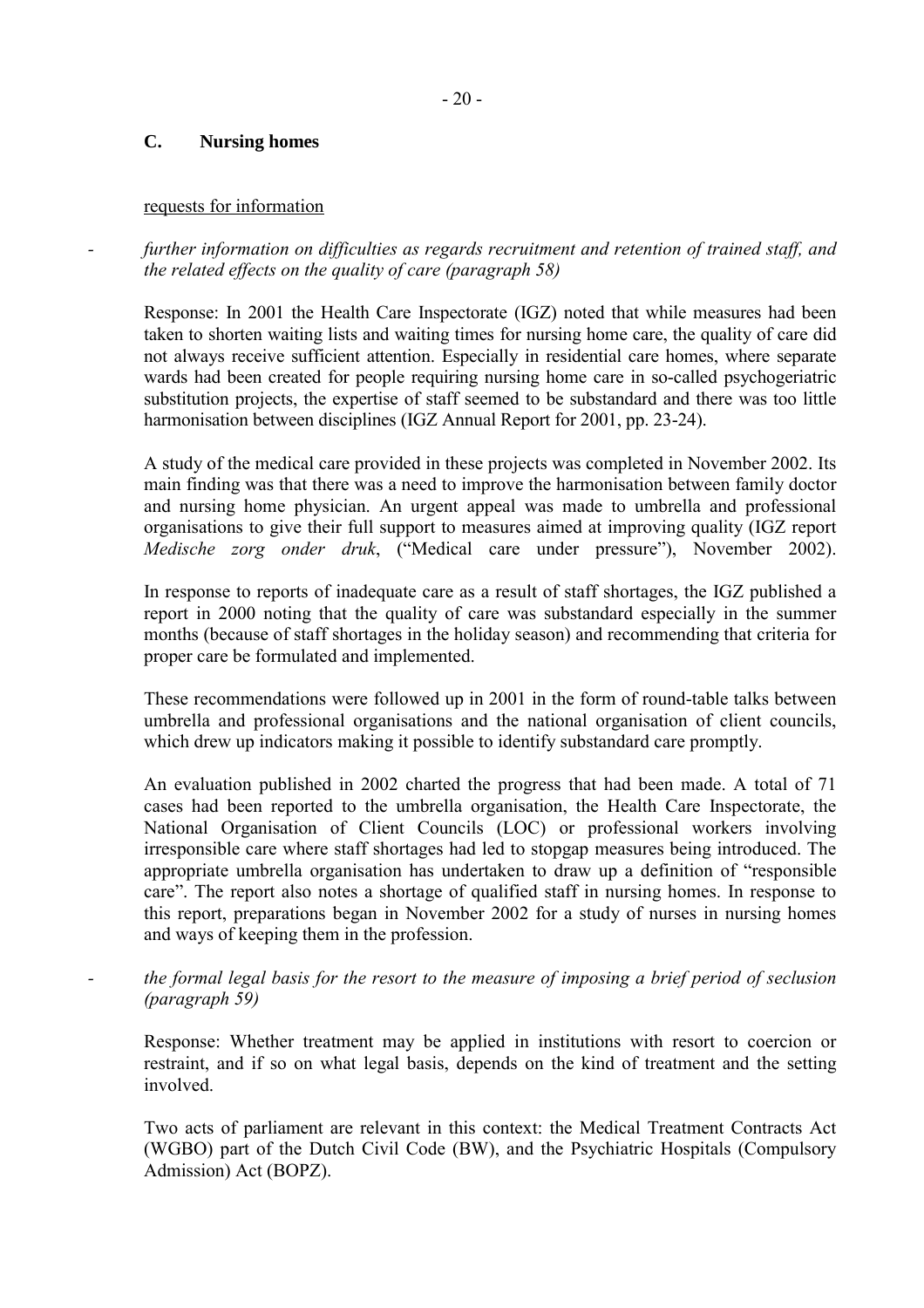# *The WGBO*

The WGBO prescribes general statutory regulations for the conclusion of contracts between patients and care workers relating to treatment. It deals primarily with "treatment in the medical sphere". But it also covers "auxiliary activity" by nurses and care workers.

The WGBO regulates the rights and obligations of patients and care workers. Pursuant to the WGBO, the patient's consent is in principle required for any kind of medical procedure or treatment.

There are some cases in which medical procedures or treatment are permissible without the patient's consent:

- In the case of a patient who is under 12 years of age or legally incapable (i.e. incapable of making a reasonable assessment of what is in his or her best interests), a representative is empowered to consent to medical procedures or treatment on the patient's behalf (art. 7:465 para. 3 BW). Treatment may be given in such cases, but only if the patient does not oppose it.
- If a legally incapable patient opposes a radical procedure to which his representative has consented, the intervention may be carried out anyway if it is manifestly necessary to prevent serious adverse consequences for the patient (art. 7:465 para. 6 BW).
- If there is no time to obtain the consent of the representative of a legally incapable patient, it is permissible to intervene under the terms of the WGBO if an immediate radical procedure is manifestly necessary to prevent serious harm to the patient (art. 7:466 BW).

In the case of a <u>legally capable</u> patient over 12 years of age, under the WGBO it is inadmissible to perform any procedure whatsoever without that person's consent.

The WGBO thus provides a statutory basis for treatment without the consent of a legally incapable patient if the treatment is radical in nature and must be administered even without the representative's consent because of the pressure of time, and despite the patient's opposition, if it is evidently necessary to prevent serious harm to the patient. Although the provisions of the WGBO do not legitimise the use of restraint, it had been universally accepted that in order to provide good care, which in this case means the actual application of compulsory treatment, restraint may sometimes be necessary. However, the provisions of the WGBO do not provide any scope for placing patients in seclusion or binding them to a chair or bed. Although the BOPZ provides a basis for this, this Act is only applicable, as the following section explains, in certain specific cases.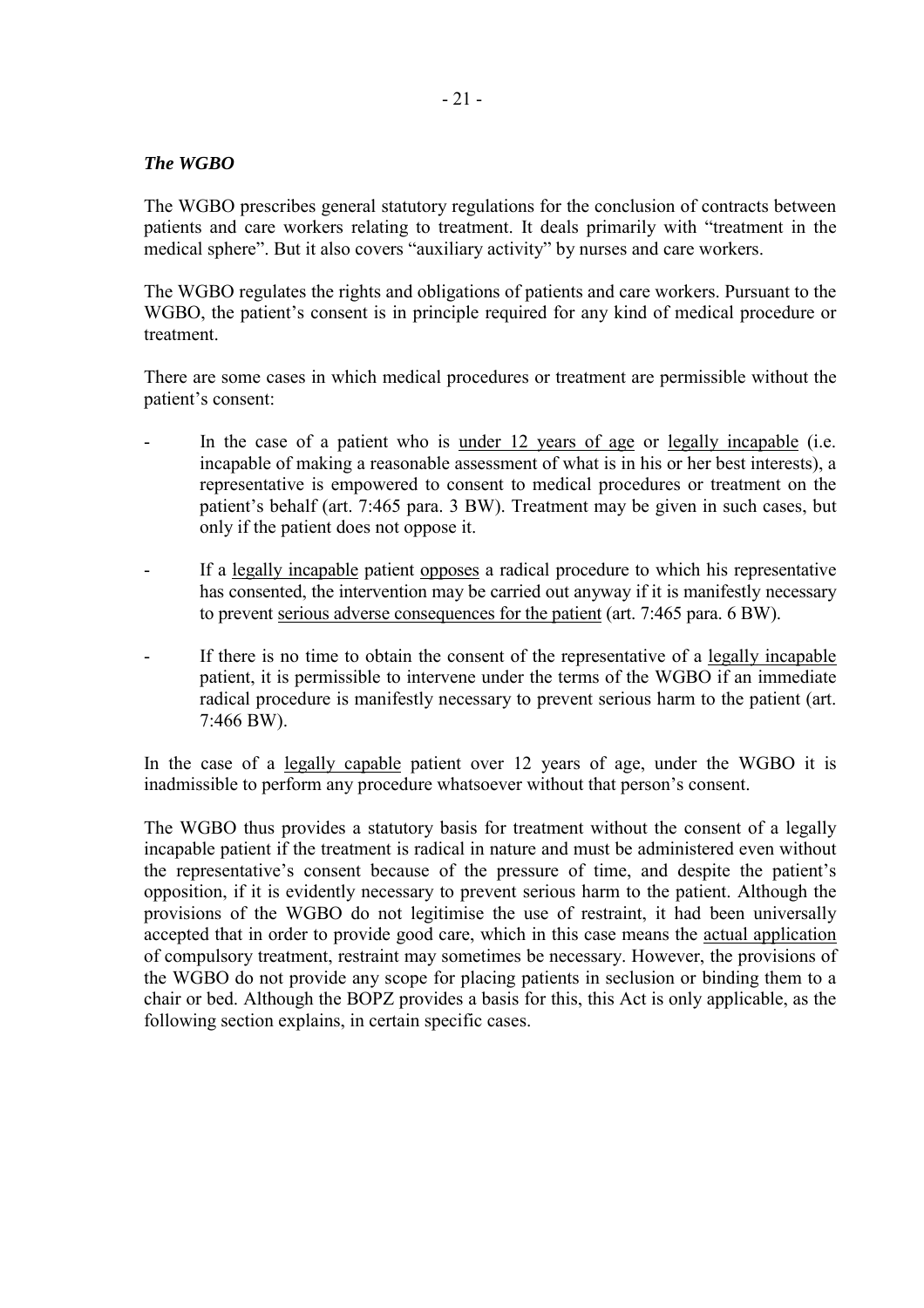# *The BOPZ*

In accordance with the European Convention for the Protection of Human Rights and Fundamental Freedoms (ECHR) and the Constitution, the legislature has introduced specific regulations governing the committal and in some circumstances the compulsory treatment of persons who are mentally disturbed and consequently pose a threat to others. Three procedures exist for such committals under the terms of the BOPZ:

- by court order, if the person concerned displays an unwillingness to be committed and is 12 or more years of age;
- by authorisation of the mayor, where there is such an acute danger that it is impossible to wait for a court order;
- by invoking section 60 of the BOPZ, if the person concerned does not actively oppose committal but shows no willingness to cooperate and is unable to maintain himself or herself outside an institution for the mentally handicapped or a hospital or clinic. This latter committal procedure is frequently used in psychogeriatrics and in the mental handicap sector.

The provisions listed above may only be invoked to commit a patient to a special care institution or ward designated for this purpose by the Minister of Health, Welfare and Sport. This is also important from the vantage point of quality, since designated BOPZ institutions and wards have to fulfil a range of statutory requirements that guarantee their suitability for the treatment of this category of patients.

Aside from committal procedures, the BOPZ also defines the specific rights of these patients, once they have been committed against their will.

It is compulsory to draw up a treatment plan for any patient who has been committed against his or her will under the terms of the BOPZ. The objective pursued by this plan is to correct the disorder such as to remove the danger on the basis of which the patient is being kept in an institution against his or her will, and may include elements of restraint. In the case of mentally handicapped or psychogeriatric patients, a care or nursing plan will be drawn up, the aim being to stabilise the disorder. Any form of restraint such as the use of bed rails or Posey Belts must also be included in the plan.

In principle, the treatment plan cannot be implemented if no agreement has been reached about it with the patient, or with the legal representative if the patient is incapable of making a reasonable assessment of his or her interests. Nor can it be implemented if the patient or representative opposes it after having initially agreed to it.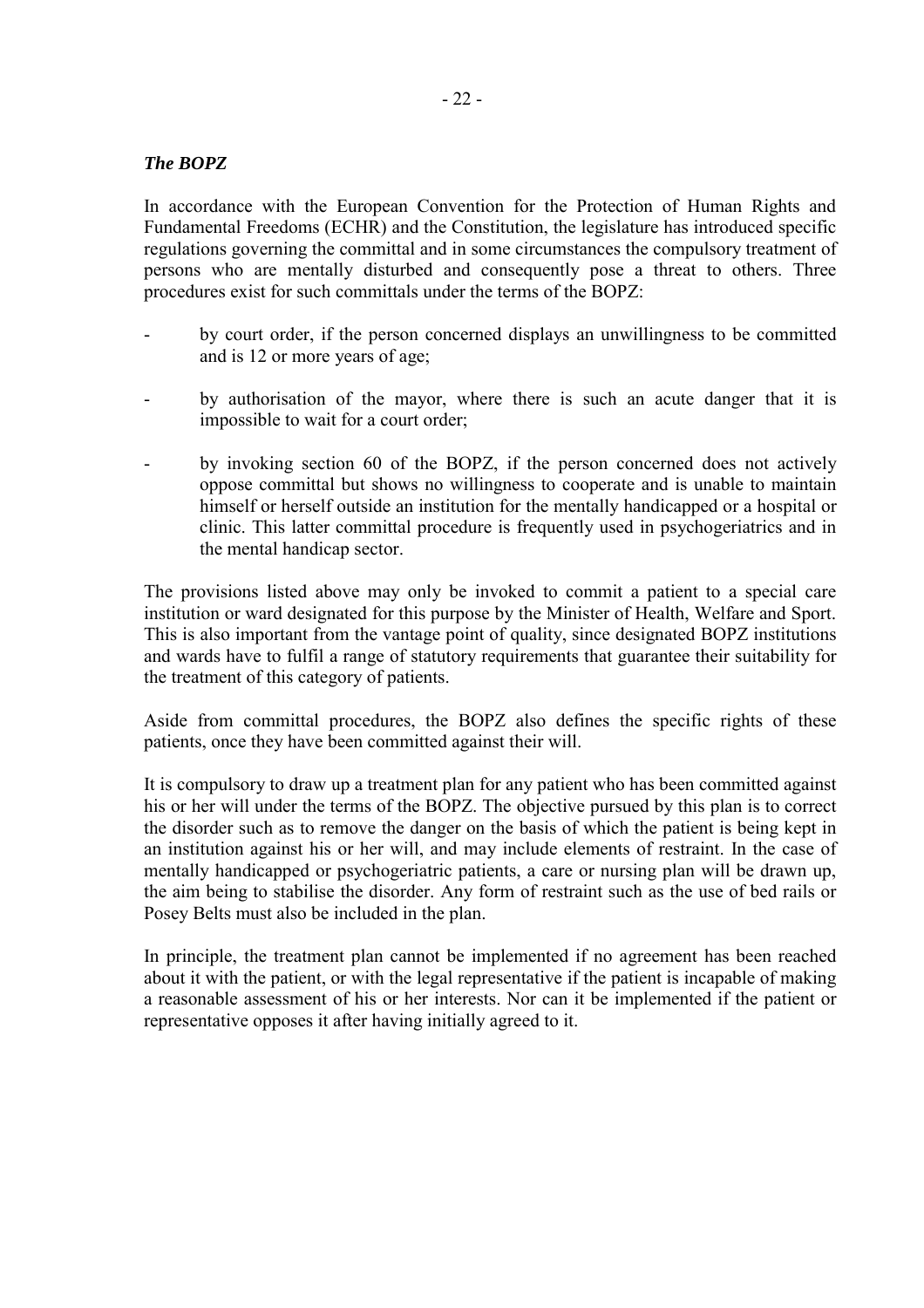Implementing treatment compulsorily (where consent is withheld or where the patient or his or her representative opposes it) or applying measures restricting a patient's liberty are possible under the BOPZ in the following cases:

- If the person concerned opposes the implementation of the treatment plan, but its implementation is absolutely essential in order to avert grave danger to the patient or to others, arising from the mental disorder (section 38, subsection 5, third sentence of the BOPZ). In contrast to the WGBO, the person's legal capability is not relevant to the application of compulsory treatment under the BOPZ.
- Certain measures (such as seclusion, immobilisation etc.) outside the treatment plan may be used in temporary emergencies for which the treatment plan makes no provision (section 39 of the BOPZ and the BOPZ Means and Methods of Treatment Decree.
- The attending physician is permitted to restrict a patient's freedom of movement in and around an institution if there is a risk of serious adverse consequences for the patient's health or if it is necessary to prevent a disturbance or a criminal offence in the institution (section 40, BOPZ).

In practice, institutions or wards are sometimes confronted with unforeseen situations in which an acute danger arises but it is impossible to take action on the basis of the BOPZ because no authorisation has yet been obtained under the BOPZ or because the patient cannot (yet) be transferred to a BOPZ ward. Some professionals maintain that care workers are not just entitled to take action in the interim but *must* do so, on the basis of their legal obligations as care workers, obligations explicitly set forth in section 7:453 of the WGBO. In any case, measures must always be proportionate and the responsible medical practitioner must seek immediate authorisation under the BOPZ to take action in respect of the patient concerned. In most cases this would mean seeking authorisation from the mayor. Furthermore, the patient concerned must be transferred to a BOPZ ward at the earliest opportunity.

Institutions that do not have a designated BOPZ ward but do apply compulsory treatment to, and/or restrict the liberty of, patients with mental disorders are instructed by the public authorities and umbrella organisations to seek authorisation under the BOPZ and to regulate the legal status of such patients in accordance with the provisions of the Act.

In the case of patients who have been admitted voluntarily, the BOPZ in principle has no role to play. If a patient who has initially been admitted voluntarily later opposes treatment, some courts interpret this as unwillingness to remain in the institution. On these grounds they will then order committal against the person's will (even if the patient had displayed a clear willingness to be admitted) making it possible to administer compulsory treatment and to impose restrictions on the person's liberty under the BOPZ. Case law dating from before 2000 reveals, however, that some courts considered this to be an improper use of the BOPZ, and found that the scope provided by the WGBO should be exhausted first.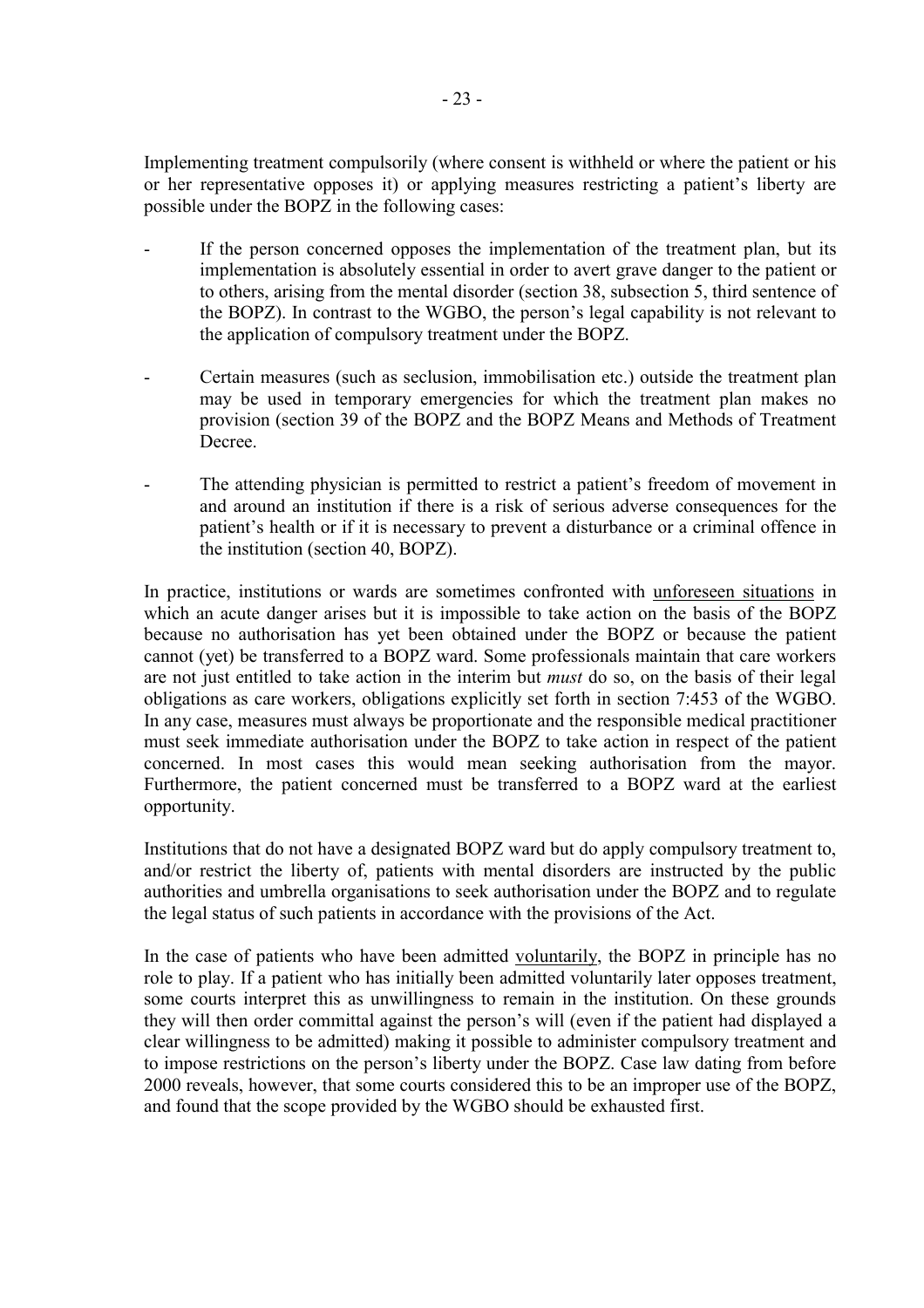In passing the BOPZ, the legislature set out to make exhaustive regulations to provide comprehensive legal protection for individuals with mental disorders who are committed to an institution and may subsequently be subjected to compulsory treatment and/or restrictions to their liberty. The above references to court rulings and the literature suggest that the grounds for restrictions to liberty or restraint outside the scope of the BOPZ are unclear. Because of this, the government is taking steps to clear up the existing problems in order to improve still further the legal protection of these vulnerable patients.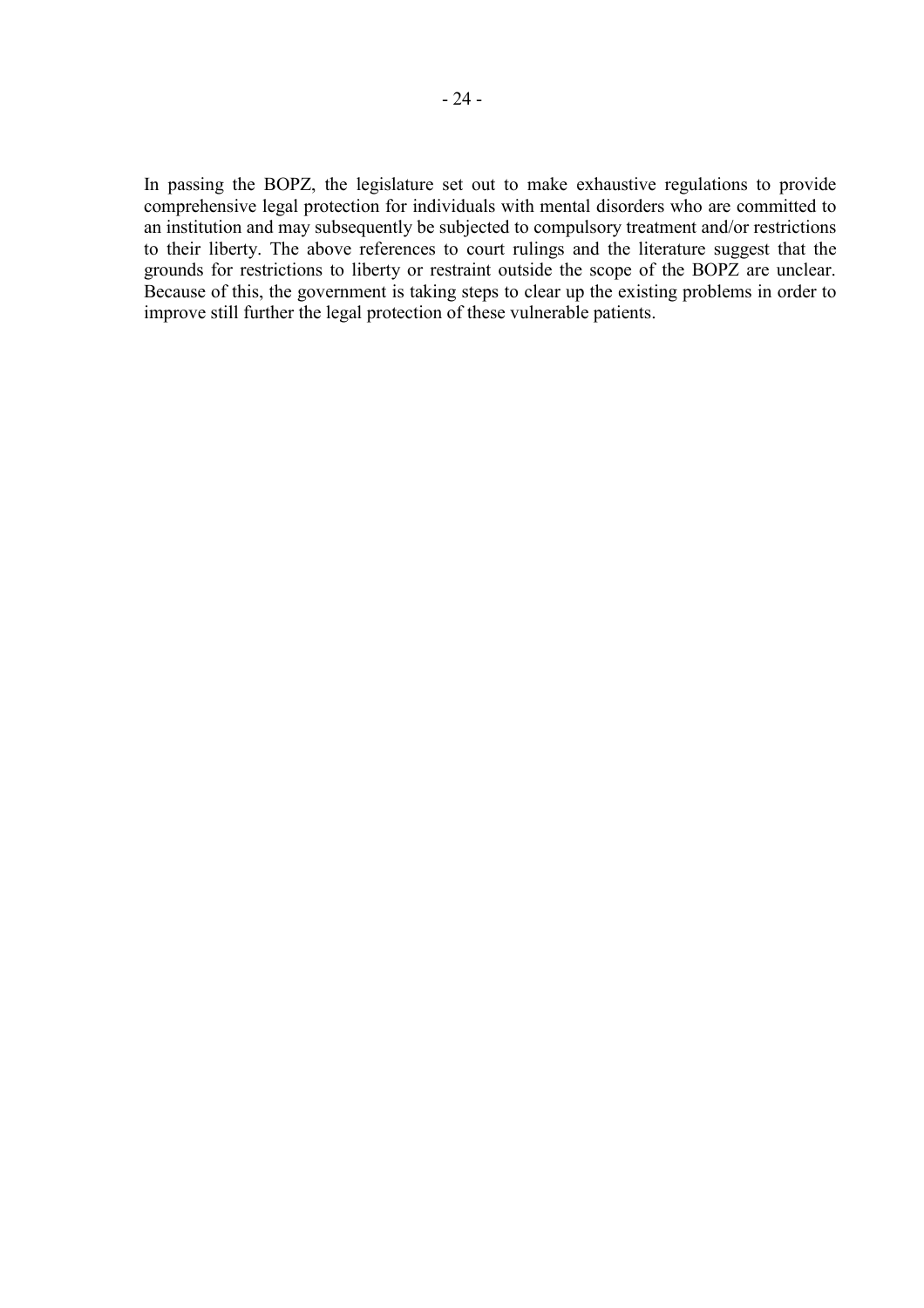**Part II** 

**The Netherlands Antilles**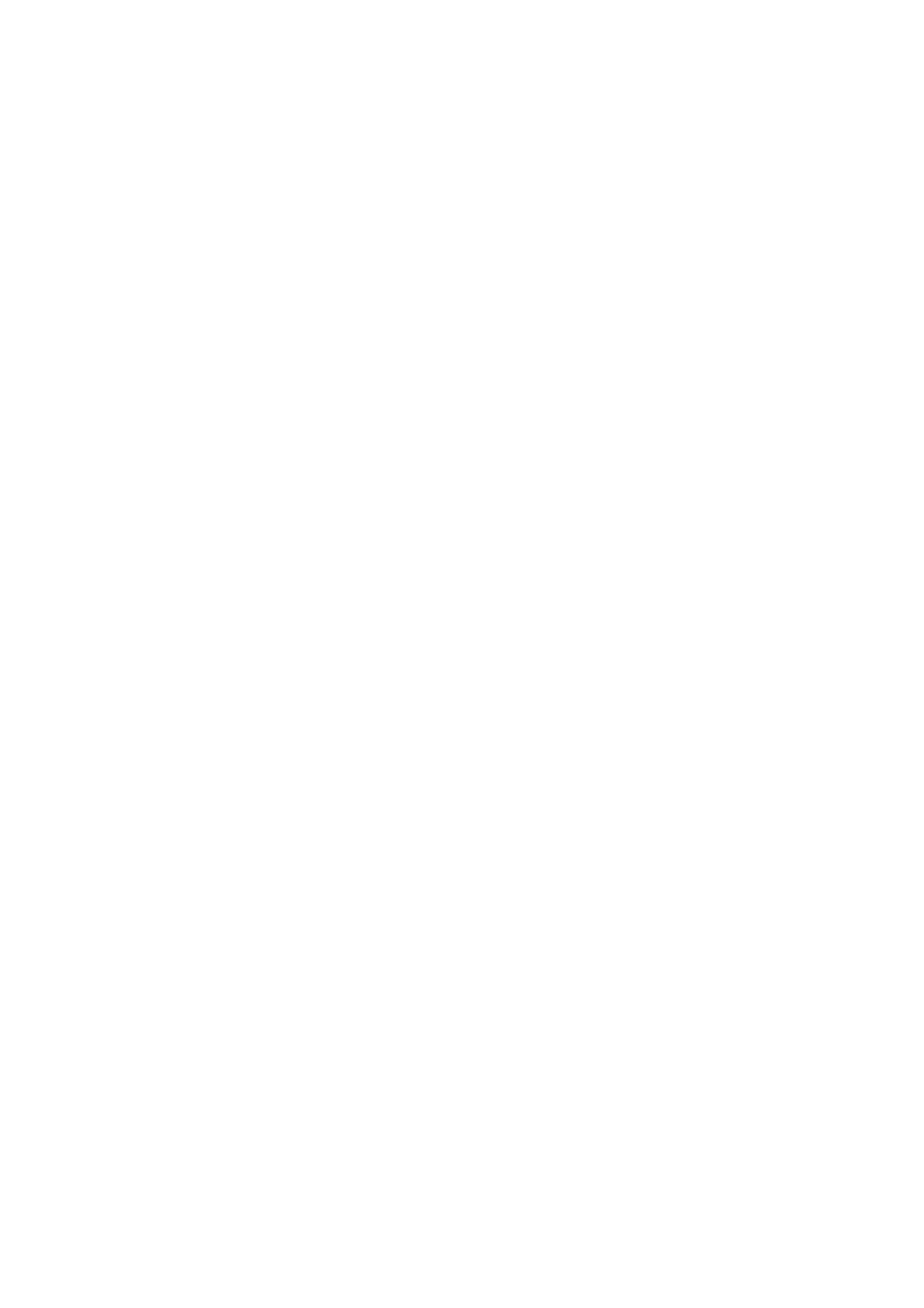# **RESPONSE TO THE OBSERVATIONS AND COMMENTS OF THE COMMITTEE FOR THE PREVENTION OF TORTURE IN CONNECTION WITH THEIR VISIT TO THE NETHERLANDS ANTILLES IN FEBRUARY 2002**

# **A. Police establishments**

# **Ill-treatment**

### recommendations

*- senior police officers to remind their subordinates at regular intervals that ill-treatment is not acceptable and will be the subject of severe sanctions (paragraph 9).* 

Response: Senior police officers are complying with the recommendation that senior police officers should remind their subordinates at regular intervals that ill-treatment is not acceptable and will result in severe sanctions.

# requests for information

# *- for the years 2001-2002:*

- *● the number of complaints lodged of ill-treatment by police officers and the number of criminal/disciplinary proceedings initiated as a result of those complaints;*
- *● an account of criminal/disciplinary sanctions imposed following complaints of illtreatment (paragraph 10).*
- The Police Corps of the Netherlands Antilles is divided into three sections: the Police Corps of Curaçao, the Police Corps of Sint Maarten, Saba and Sint Eustatius and the Police Corps of Bonaire. In 2001-2002 only one complaint was lodged concerning ill-treatment by a police officer of the Police Corps of Sint Maarten, Saba and Sint Eustatius.
- There was only one reported case of criminal/disciplinary proceedings initiated as a result of complaints of ill-treatment by police officers in 2001-2002. The police officer in question, a member of the Police Corps of Sint Maarten, Saba and Sint Eustatius, received a disciplinary sanction.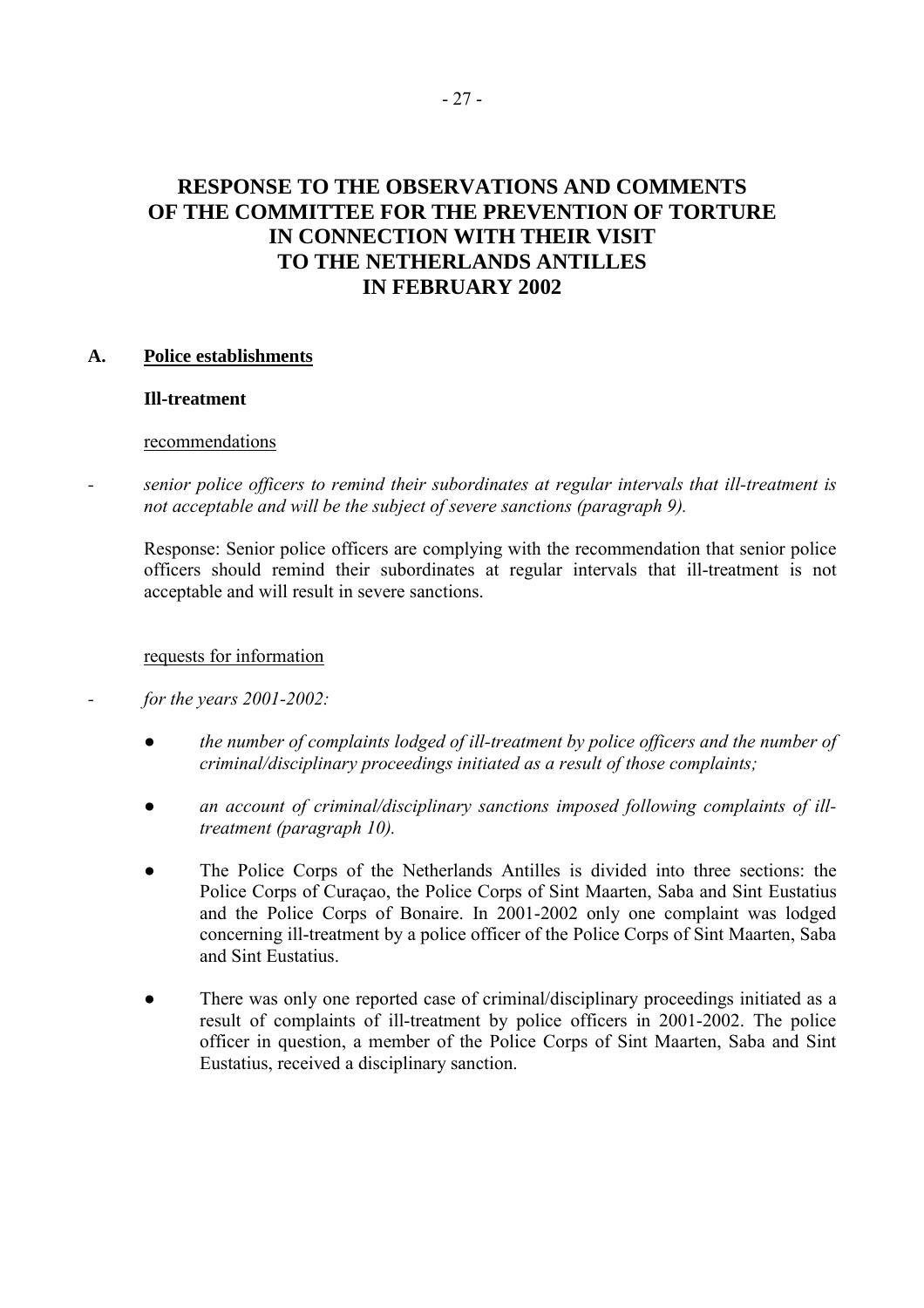### **Philipsburg Central Police Station**

#### recommendations

*- the two ground floor holding cells measuring some 0,65 m² to be taken out of service as areas for accommodating detained persons (paragraph 14);* 

Response: In accordance with the recommendation that the ground-floor holding cells (0.65 sq m) be taken out of service, this floor is being used for registration and visiting. The Police Commissioner is engaged in negotiations with the relevant government department concerning the renovation of the ground-floor holding cells.

*- the possibility of offering additional forms of activities (e.g. reading matter, radio/television) to persons held for a prolonged period in the first floor cell complex to be explored (paragraph 19).* 

Response: The introduction of reading matter and radio/television for persons held in the f irst-floor cell complex for a prolonged period is being further explored.

#### requests for information

- *the action taken by the Police Commissioner concerning the interrogation room ("verhoorkamer" N° 2.23) (paragraph 15);* 

Response: The recommendation concerning the interrogation room has been taken into consideration, and the Police Commissioner is negotiating the construction of a new facility. In the meantime, however, the current interrogation room ("verhoorkamer"  $n^{\circ}$  2.23) is still being used.

*- confirmation that the renovation of the cell complex has been completed (paragraph 20).* 

Response: The Government hereby confirms that the renovation of the cell complex has been completed and that it is now in service.

## **The Police Detention Unit at Bon Futuro Prison**

#### recommendations

the possibility of offering additional forms of activities (e.g. reading matter, radio/television) to persons held for a prolonged period in the unit to be explored *(paragraph 22).* 

Response: The introduction of reading matter and radio/television for persons held in the first-floor cell complex for a prolonged period is being further explored.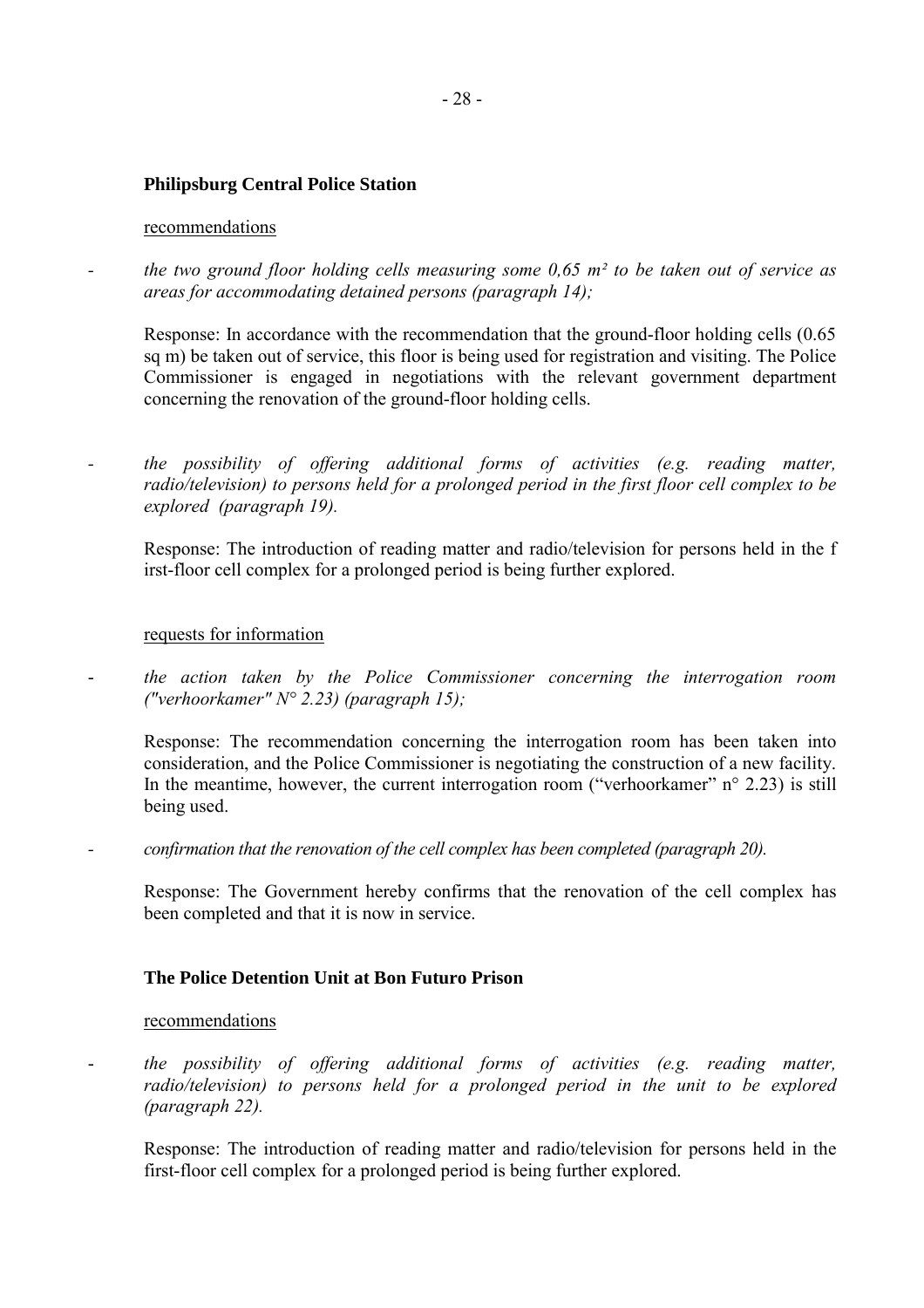#### **B. Prison establishments**

#### **Ill-treatment**

### recommendations

- *at Bon Futuro Prison, the Netherlands Antilles authorities to:* 
	- *ï appoint a prison governor, possessing the necessary authority, competence and experience and supported by a close-knit team, who would be in a position to instil the right tone and atmosphere into the establishment and be sufficiently motivated to implement further the policies and plans already developed during the Wackenhut Corrections Corporation management period;*

Response: The Netherlands Antilles is in the process of finalising the appointment of a prison governor. Further implementation of the policies and procedures is taking place at the moment and should be completed by the end of 2003.

*ï ensure that prison officers - in sufficient numbers and adequately trained - are in direct contact with the prisoners at all times, in a position to exercise their control and authority in an appropriate manner;* 

Response: The problem of staff shortages still remains. It is therefore still not always possible to ensure that sufficient prison officers are in direct contact with the prisoners at all times. The government of the Netherlands Antilles will continue to seek prison staff of high integrity in the Netherlands Antilles and in other parts of the Kingdom. At the beginning of 2003 a group of eleven prison guards were inducted and a new group of eleven applicant guards are being screened at the moment. The staff shortage is therefore being addressed, though it still remains a problem.

ensure that every case of inter-prisoner violence is subject to disciplinary - and, if *necessary, criminal - investigation and adequately punished (paragraph 32).* 

Response: The policy and procedures that were adopted by the cabinet incorporate the necessary mechanisms to ensure that every case of inter-prisoner violence is subjected to correct disciplinary investigation and can be punished appropriately. Furthermore, national legislation provides mechanisms for adequate criminal investigation of criminal inter-prisoner violence.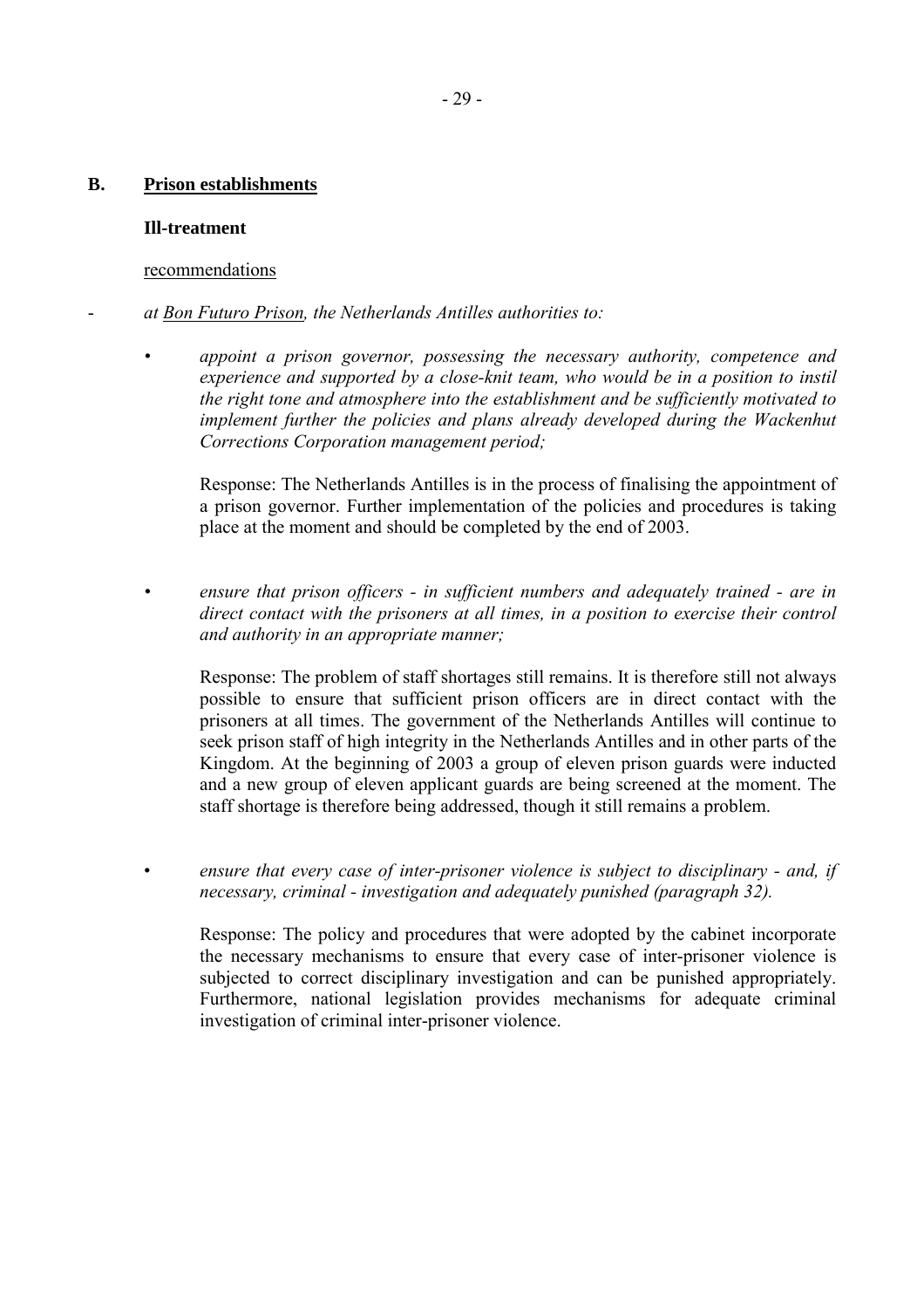# **Material conditions**

# recommendations

measures to be taken at **Bon Futuro Prison** to address the problems identified in paragraph *35; in particular, all prisoners should be provided with proper mattresses (if possible, offering fire-retardant characteristics) as well as cleaning material. Additional measures should also be taken to combat the presence of cockroaches and rats (paragraph 35*);

Response: The planned purchase of mattresses made of fire-retardant material has not gone ahead, as the financial situation of the Netherlands Antilles has not improved. No incidents of incineration have been reported since the Committee's visit. Prisoners receive cleaning materials and a pest control company is hired on a regular basis to combat the cockroaches. The rat problem is being tackled by laying poison and raising standards of cleanliness, especially around the kitchen. The prisoners are also constantly instructed not to throw food on the floor of their living quarters.

immediate measures to be taken in the "protective custody" unit at Bon Futuro Prison, to *address the existing security problem highlighted in paragraph 36 and to ensure that all prisoners are offered at least one hour of outdoor exercise each day (paragraph 36);*

Response: The protective custody unit at Bon Futuro Prison is no longer being used as such. The cells in this part of the prison are used as segregation cells, and in such cases the regime is adapted to this situation.

measures should be taken at Bon Futuro Prison to ensure that every prisoner in the *"protective custody" unit has a proper bed (paragraph 36).* 

Response: As stated above, these cells are used only for segregation of prisoners and all cells have a bed.

#### comments

- *in their present condition, the old Koraal Specht "cachots" at Bon Futuro Prison are totally unsuitable for use, even for the shortest period of time (paragraph 37);*

Response: The old "cachots" are no longer in use. The intention is to rebuild this section to accommodate prisoners serving life sentences, so that their stay at Bon Futuro Prison is a little more pleasant.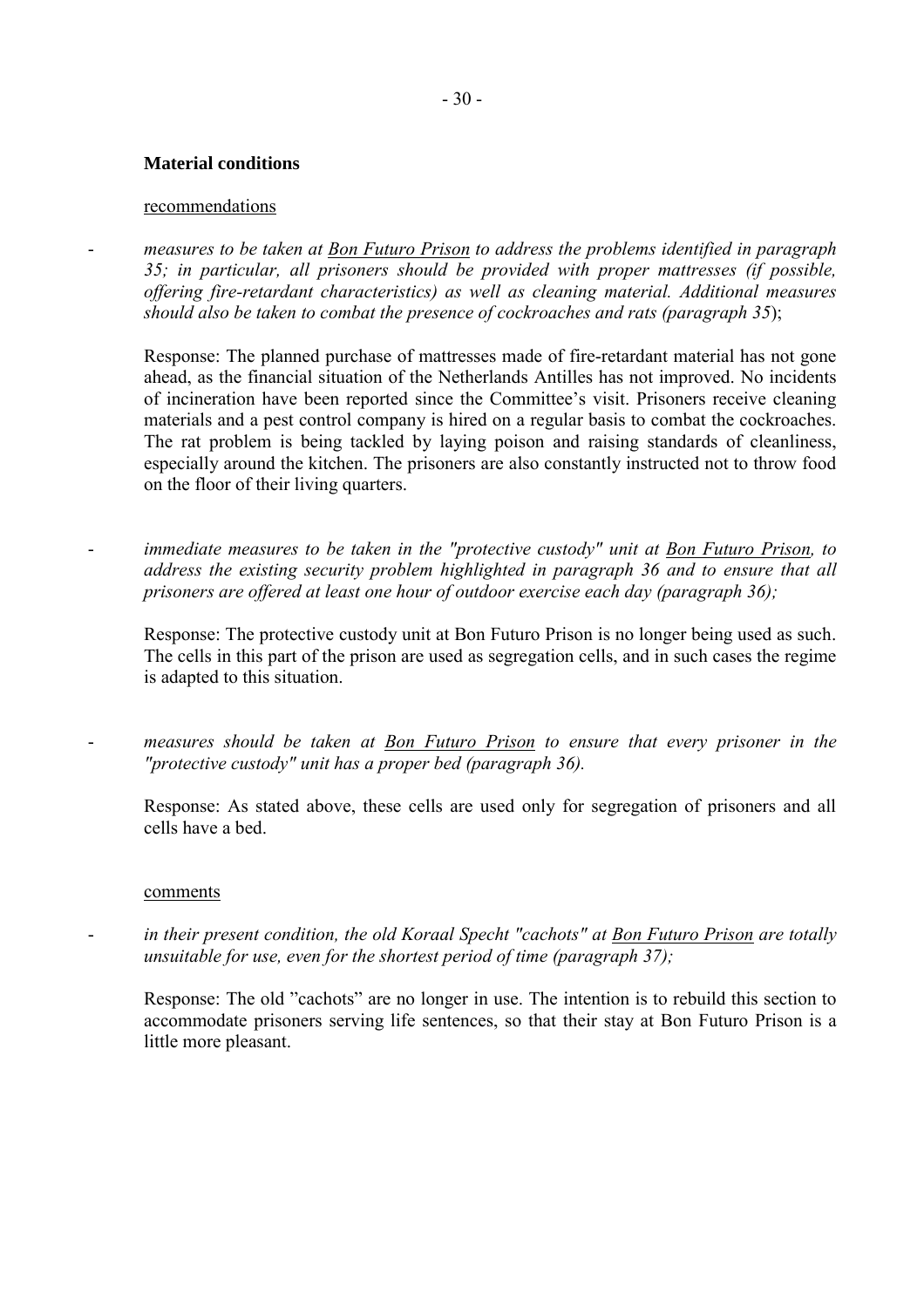- *at Bon Futuro Prison, consideration should be given to introducing some flexible and appropriately designed form of protection from sun and wind which does not permanently eliminate access to natural light (paragraph 37);* 

Response: The introduction of flexible and appropriately designed forms of protection from sun and wind, which does not permanently eliminate access to natural light, has been considered. However, such a measure would pose a major security problem because it would greatly increase the possibility that illegal actions by prisoners would go unnoticed. This situation can most probably be improved by offering more prisoners the chance to participate in day programmes. At the moment, however, this solution cannot be offered to all prisoners, as the number of prison staff is still too low.

*- efforts should be made at Pointe Blanche Prison to reduce the maximum level of occupancy to two prisoners per cell (paragraph 38);* 

Response: In spite of all efforts made to reduce the occupancy level at Bon Futuro to two prisoners per cell, our financial situation and the high prison population in the Netherlands Antilles mean it will be quite impossible to achieve this for the time being.

*- the CPT trusts that the extensive construction and renovation programme at Pointe Blanche Prison will be completed in good time (paragraph 39);* 

Response: The renovation programme at Point Blanche Prison has been completed. A new visiting room (air-conditioned) has been added to the premises. The prisoners now have longer weekly contact visits.

- *the authorities are invited to pursue their efforts at Pointe Blanche Prison with a view to remedying the problem of the quality of drinking water without delay (paragraph 40).* 

Response: The problem of the quality of drinking water has been solved as of April 2002 by the installation of filters on all taps. Furthermore, the water quality has been tested and found to be good.

#### requests for information

- *regular updates on the progress made concerning the construction and renovation programme at Pointe Blanche Prison (paragraph 39).*

Response: A regular update on the progress made concerning the construction and renovation programme at Point Blanche Prison is hereby provided. Welding, carpentry and car workshops are ready. The visiting room has been completed. Three offices for the workers being constructed with the help of prisoners are near completion.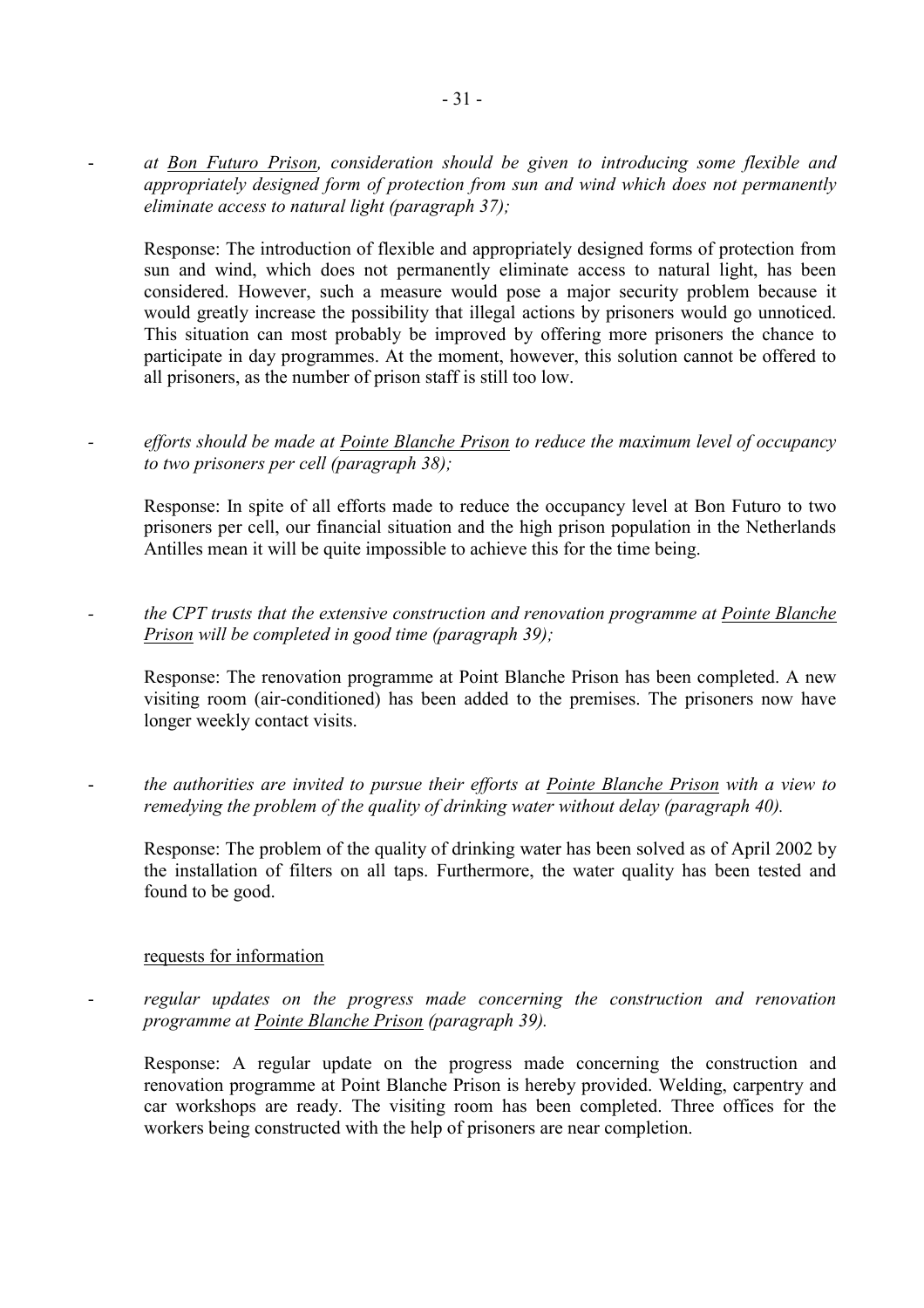# **Regime**

# recommendations

*- a proper classification and allocation system for prisoners to be introduced without delay at Bon Futuro and Pointe Blanche Prisons (paragraph 41);* 

Response: A proper classification and allocation system for prisoners has been introduced at both Bon Futuro Prison and Point Blanche Prison.

- *vigorous efforts to be made at Bon Futuro Prison to fully implement the regime commissioned in May 2001 (paragraph 43).* 

Response: Efforts are being undertaken to implement the regime commissioned in May 2001, including a complete day programme for prisoners. The policies and procedures document has been translated in its entirety into Dutch and certain parts have also been translated into Papiamento and Spanish. During the course of this year all staff members will receive proper training in the Policies and Procedures in accordance with the WCC method. A rehabilitation plan has also been presented. It will be implemented in the second half of 2003.

# comments

the authorities are encouraged to continue their efforts to offer a full regime to prisoners at *Pointe Blanche Prison (paragraph 44).* 

Response: The CPT can rest assured that efforts to provide a full regime for prisoners at Point Blanche Prison will continue. Prisoners participate in a variety of activities, including English classes, computer classes, sewing classes, carpentry, welding, outside work, cooking, cleaning, sports and handicrafts. They are also able read newspapers, watch television and listen to the radio until 23.00 hours.

# **Staff issues**

# recommendations

- *the authorities to persist in their efforts to increase the present staff complement at Pointe Blanche Prison (paragraph 52).*

Response: The CPT can be assured that the authorities will continue their endeavours to increase the number of staff at Point Blanche and Bon Futuro. Eighteen new staff members have joined Point Blanche Prison and further recruitment is taking place.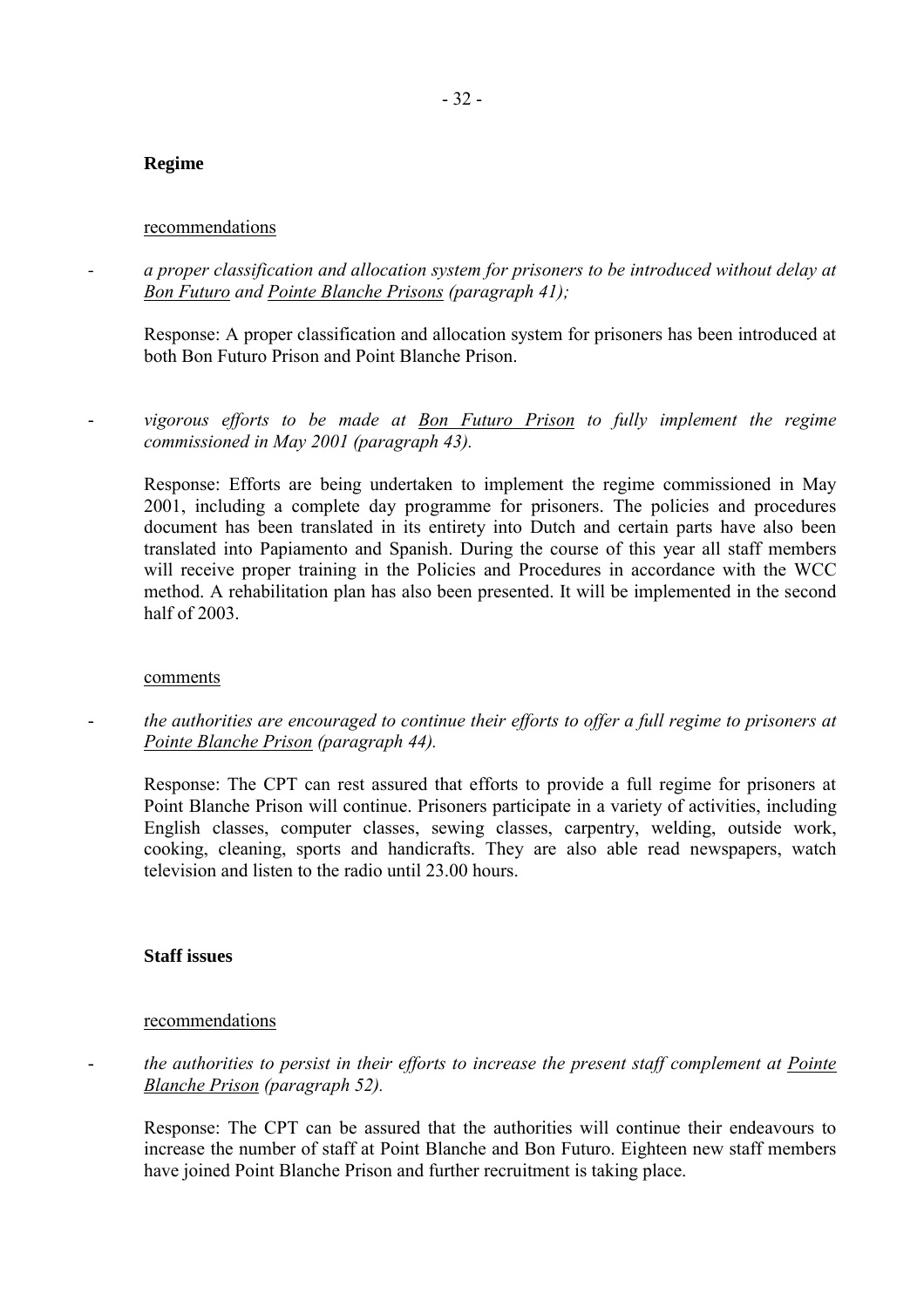#### comments

the authorities are encouraged to pursue and diversify their efforts concerning the *recruitment of new prison staff at Bon Futuro Prison (paragraph 48);* 

Response: Due to the fact that, as things stand, the prison staff must have Dutch nationality, the government is unable to pursue and diversify its efforts to recruit new prison staff in neighbouring countries. Continuing efforts are being made to recruit staff in the Netherlands Antilles. Recruitment efforts have therefore been amplified and diversified to include the European part of the Kingdom. The Committee will be aware that there is a major international shortage of prison staff capable of performing their duties in accordance with international standards. Notwithstanding this fact, the government will persist in its endeavours to increase the level of staffing in prisons.

any increase in the number of prison officers at Bon Futuro Prison should be accompanied *by a redeployment of such officers in the living units (paragraph 49);* 

Response: The increase in the number of prison officers is solely intended for redeployment in the living units and for the support of the activities of prisoners.

*- the authorities are invited to pursue their efforts concerning the training of prison middle management at Bon Futuro Prison; in this context, the CPT would like to stress the importance of translating the WCC training manuals into the languages of the Netherlands Antilles (paragraph 50);* 

Response: The WCC training manuals have been translated from English to Dutch and Papiamento. The staff training programmes have been completed and it is expected that all staff will have received training by the second half of this year.

at Bon Futuro Prison, only a qualified and experienced prison director can redress the *situation in the establishment, which appears to have started to drift again (paragraph 51).* 

Response: It is expected that implementing the WCC policies and procedures will enable the situation in the establishment to be kept on course and or set on course where necessary. As mentioned above, implementation is expected to take effect in the second half of 2003. Furthermore, the prison governor is to sign a management contract that will give the government the necessary tools to supervise his efforts to address the situation at the prison.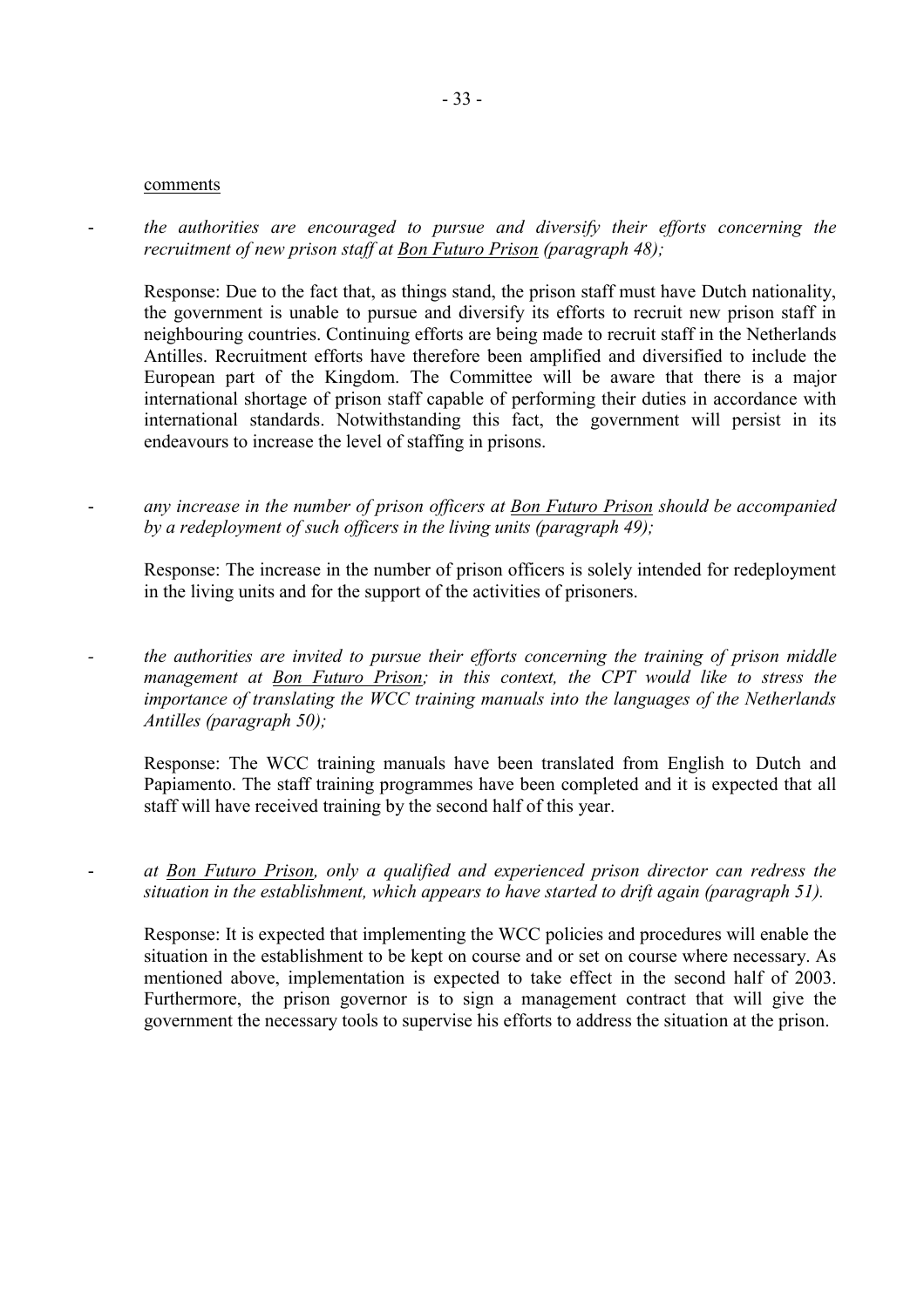# - 34 -

#### requests for information

- *regular information on the evolution of the staff situation at Bon Futuro Prison (paragraph 48).*

Response: The Minister of Justice is regularly informed of staff changes at Bon Futuro Prison. The latest development is that, as of September 2002, eleven members of staff have started working at the prison, and four have been dismissed. It is expected that another group of eleven applicants will be added to the staff by July 2003. 42 applications for a position at Bon Futuro Prison have been received from the Netherlands. A number of these applicants are expected to be able to start work at Bon Futuro Prison in the second half of 2003.

# **Medical services**

### recommendations

*- efforts to be made at Bon Futuro Prison to secure the equivalent of at least a full time doctor's position (paragraph 54);* 

Response: Efforts are being made to secure a full-time doctor's position. There is a doctor who is interested in this position.

*- relevant medical forms to be translated into the languages of the Netherlands Antilles (paragraph 56);* 

Response: All medical forms have already been translated from English to Dutch, and some parts have also been translated into Papiamento.

*- the lack of medical supervision of the general conditions of hygiene at Bon Futuro Prison to be remedied (paragraph 58);* 

Response: The local Health and Medical Service (GGD) inspects hygiene conditions at Bon Futuro Prison at least once every three months, and staff members have been given responsibility for the general supervision of hygiene.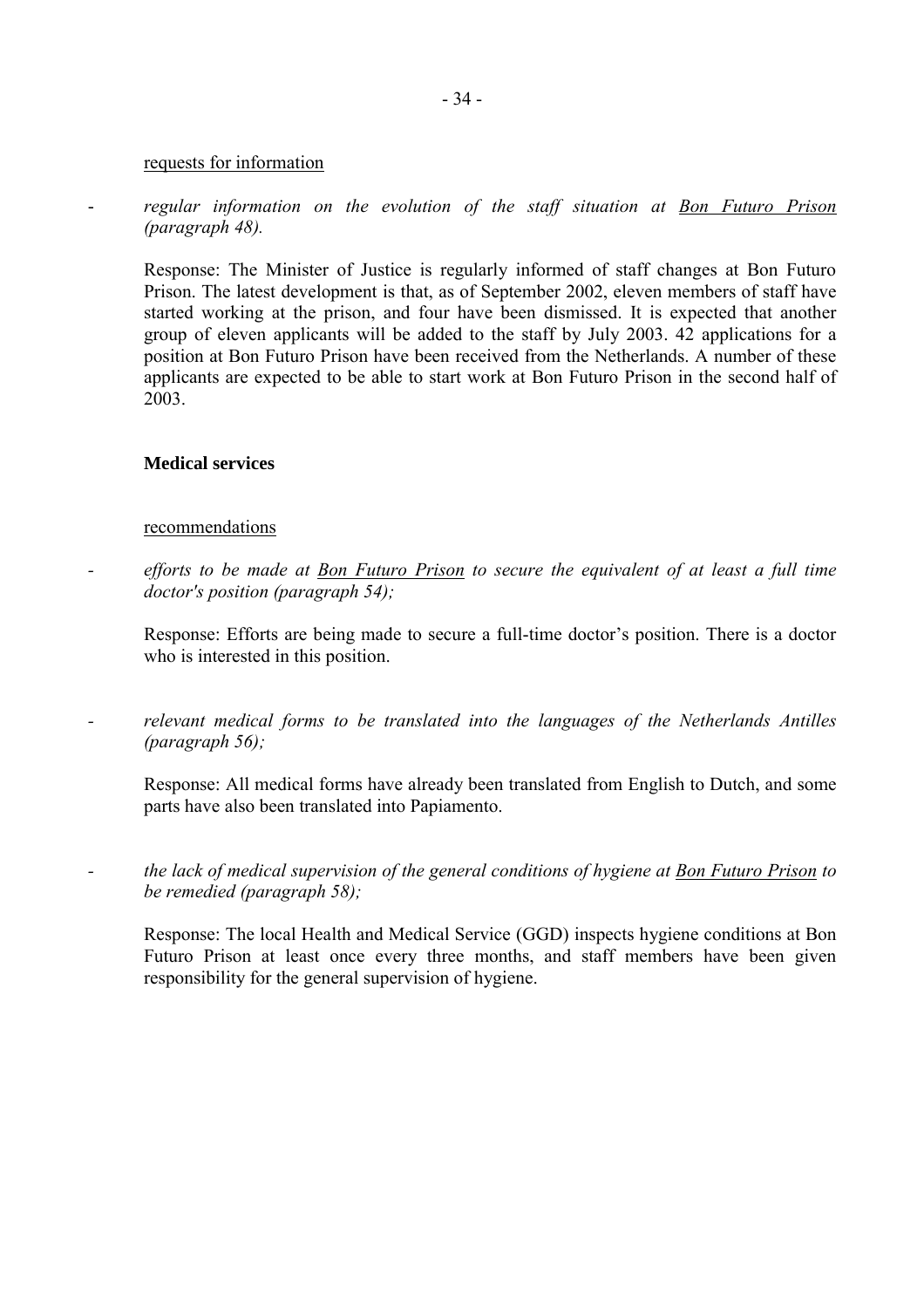*- the attendance time of the doctor at Pointe Blanche Prison to be increased to at least two hours per working day (paragraph 59);* 

Response: At Point Blanche Prison, the attendance time of the doctor will be increased to an equivalent of at least two hours per working day in the contract to be signed in the second half of 2003. In emergency situations, the doctor comes immediately.

*- strict measures to be taken at Pointe Blanche Prison to ensure that the medical files are kept according to professional standards (paragraph 61);* 

Response: Strict measures have been taken at Point Blanche Prison to ensure that medical files are kept according to professional standards. A computer is being used to register all prisoners' medical files.

- *the recommendation made in paragraph 58 concerning the medical service's responsibility to promote health in the prison system and, more particularly, to supervise the general conditions of hygiene is also applicable to Pointe Blanche Prison. This task should be reflected in the terms of the doctor's contract (paragraph 63).*

Response: In the Netherlands Antilles the local Health and Medical Service (GGD) has the specific task of supervising general hygiene conditions. Notwithstanding this fact, the government will consider including this task in the doctor's contract.

#### comments

*- alternative solutions have to be found at Bon Futuro Prison in order to offer the possibility of daily outdoor exercise to prisoners, if their state of health permits (paragraph 53);* 

Response: The state of health of inmates who are interned in the sickbay at Bon Futuro Prison does not generally permit daily outdoor exercise. Inmates who are sick but still able to take daily exercise are not usually housed in the sickbay. Given the way the Bon Futuro Prison facility has been constructed, and for security reasons, alternative solutions for inmates who are interned in the sickbay will be possible only after a considerable increase in staff numbers. As explained in other sections, the government's policy is to increase the number of staff as soon as possible.

*- the CPT trusts that the authorities at Bon Futuro Prison will take all necessary measures to meet the requests for two additional nurses and to ensure a 24 hour a day nursing presence (paragraph 54);* 

Response: At the moment there are five nurses working at Bon Futuro Prison, allowing for a nursing presence 12 hours a day. Although Bon Futuro Prison has been able to employ two new nurses, two unfortunately resigned at the same time. Nonetheless, an on-call duty system ensures that a nurse can be present at any time if necessary. Nevertheless, the government is in the process of recruiting more nurses.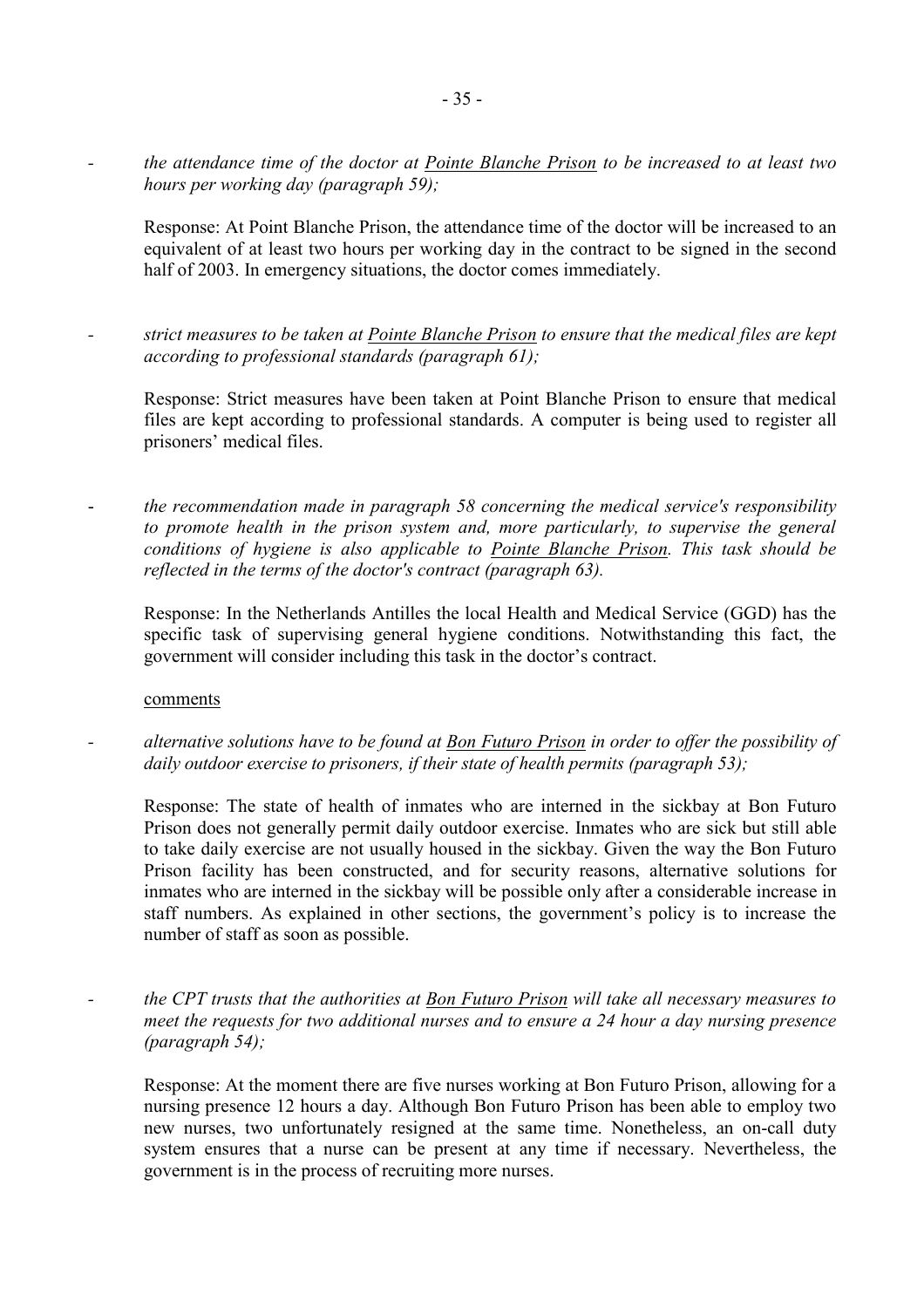*- the adverse consequences as regards the quality of health care for prisoners flowing from the severe shortage of prison staff at Bon Futuro Prison highlight once again the crucial importance of the recruitment and deployment of staff within the prison (paragraph 55);* 

Response: As mentioned above, the government's policy is to achieve an increase in prison staff in the very near future.

- *some room for improvement still exists at Bon Futuro Prison as regards the recording of injuries on arrival, in particular, as concerns the medical conclusions (paragraph 56);*

Response: Injuries are consistently recorded on arrival at Bon Futuro Prison, particularly as concerns the medical conclusions associated with the injuries. However, weekend arrivals are not registered until Monday morning since the doctors do not normally work at the weekend.

*- the attendance hours of social assistants in the FOBA at Bon Futuro Prison could be increased. Efforts should also be made concerning the regime, in particular work and educational activities (paragraph 57);* 

Response: Efforts are being made to improve the situation concerning the attendance hours of social assistants in the FOBA at Bon Futuro Prison, although there is still of course room for improvement. FOBA inmates do participate in work and educational activities.

*- at Bon Futuro Prison, an end should be immediately put to the undesirable practice of placing in the FOBA, for control purposes, prisoners who do not require psychiatric treatment (paragraph 57);* 

Response: The practice of placing inmates who do not require psychiatric treatment in the FOBA has been abolished.

*- the CPT trusts that the authorities will modify the terms of the contract of the doctor at Pointe Blanche Prison, in order to allow him to assume the responsibility of Head of the medical service (paragraph 59);* 

Response: The authorities will consider modifying the terms of the contract of the doctor at Point Blanche Prison in order to allow him to assume the responsibility of head of the medical service. As indicated above, this is the responsibility of the local Health and Medical Service.

the authorities are invited to ensure that the psychiatrists' availability at Pointe Blanche *Prison is in accordance with the current arrangements (paragraph 59);* 

Response: The availability of the psychiatrist at the Point Blanche Prison is in accordance with the current arrangements with the psychiatrists.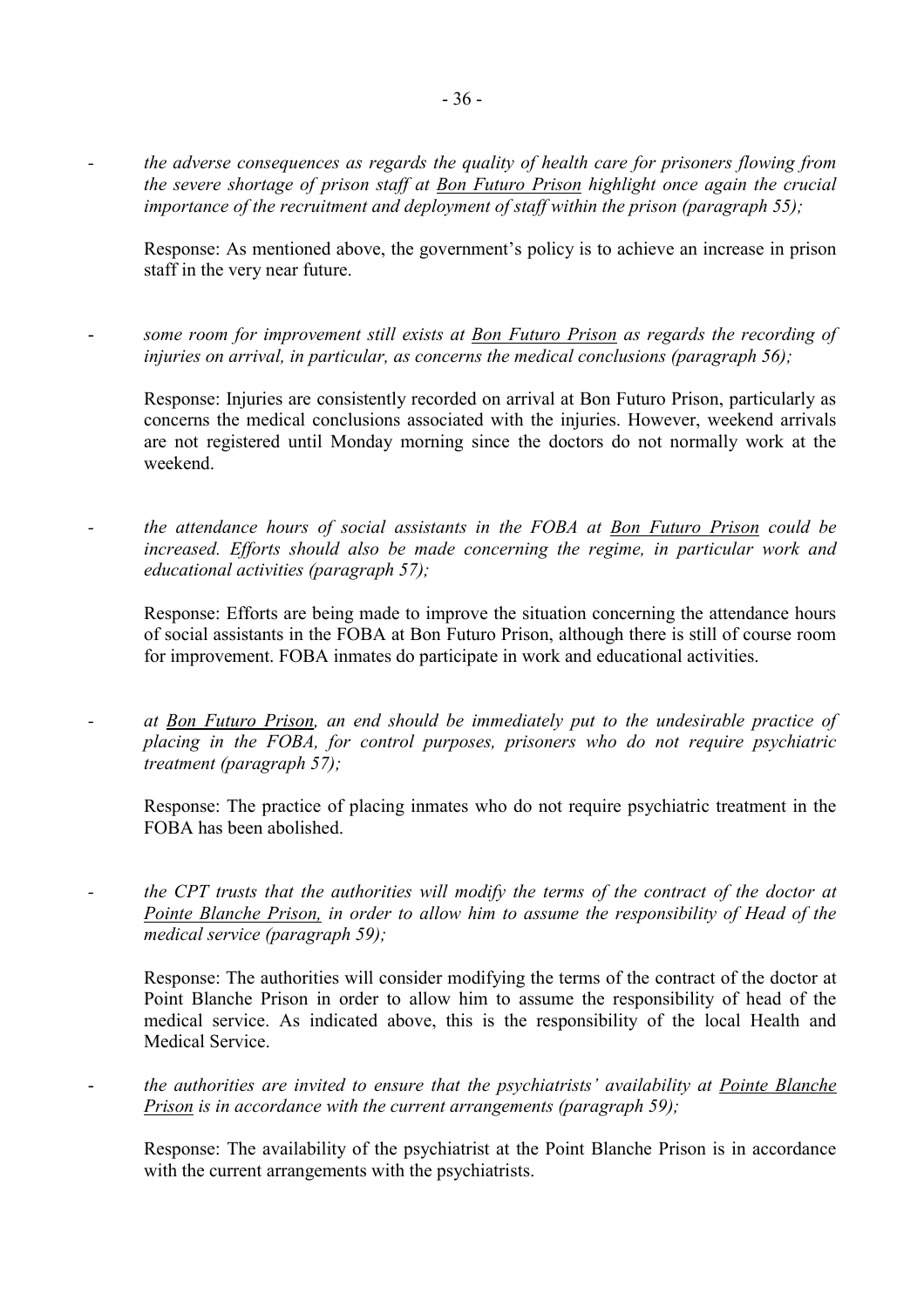#### **Correctional Emergency Response Team**

#### recommendations

- *the authorities to pay particular attention to the professional training of the CERT members and the supervision of their activities (paragraph 67).*

Response: Under the guidance of the Deputy Director in charge of security, CERT members are trained and instructed once a week in accordance with the WCC policies and procedures.

#### **Other issues**

#### recommendations

- *the Netherlands Antilles Prison Regulations to be amended so as to make it possible in appropriate cases to accumulate individual visit entitlements (paragraph 70).* 

Response: Since 1 March 2003, "open" visits lasting 30 minutes have been allowed to all inmates at Bon Futuro Prison. A special team has been assigned this sole task. The Bon Futuro Prison authorities now also allow the visiting entitlement of inmates from other countries or islands whose families occasionally visit the island to be accumulated. Relatives are allowed to visit inmates on days other than the appointed visiting day. These visits may last more than the standard 30 minutes.

#### comments

*- all detentions should be covered by proper warrant orders, readily available in the prison where the person concerned is being held (paragraph 69);* 

Response: At Bon Futuro Prison this is still a problem due to understaffing at the Prosecutor's Office and at the Court of Justice, not because of the situation at the prison itself. Attempts are being made to remedy this situation.

- *the authorities are invited to increase their efforts to offer all interested prisoners the possibility to attend religious activities (paragraph 69);*

Response: At present prisoners who wish to do so may attend Catholic religious ceremonies. Given the limited presence of some religious groups, especially the non-conventional ones, it may not be possible for prisoners of those religions to attend religious activities.